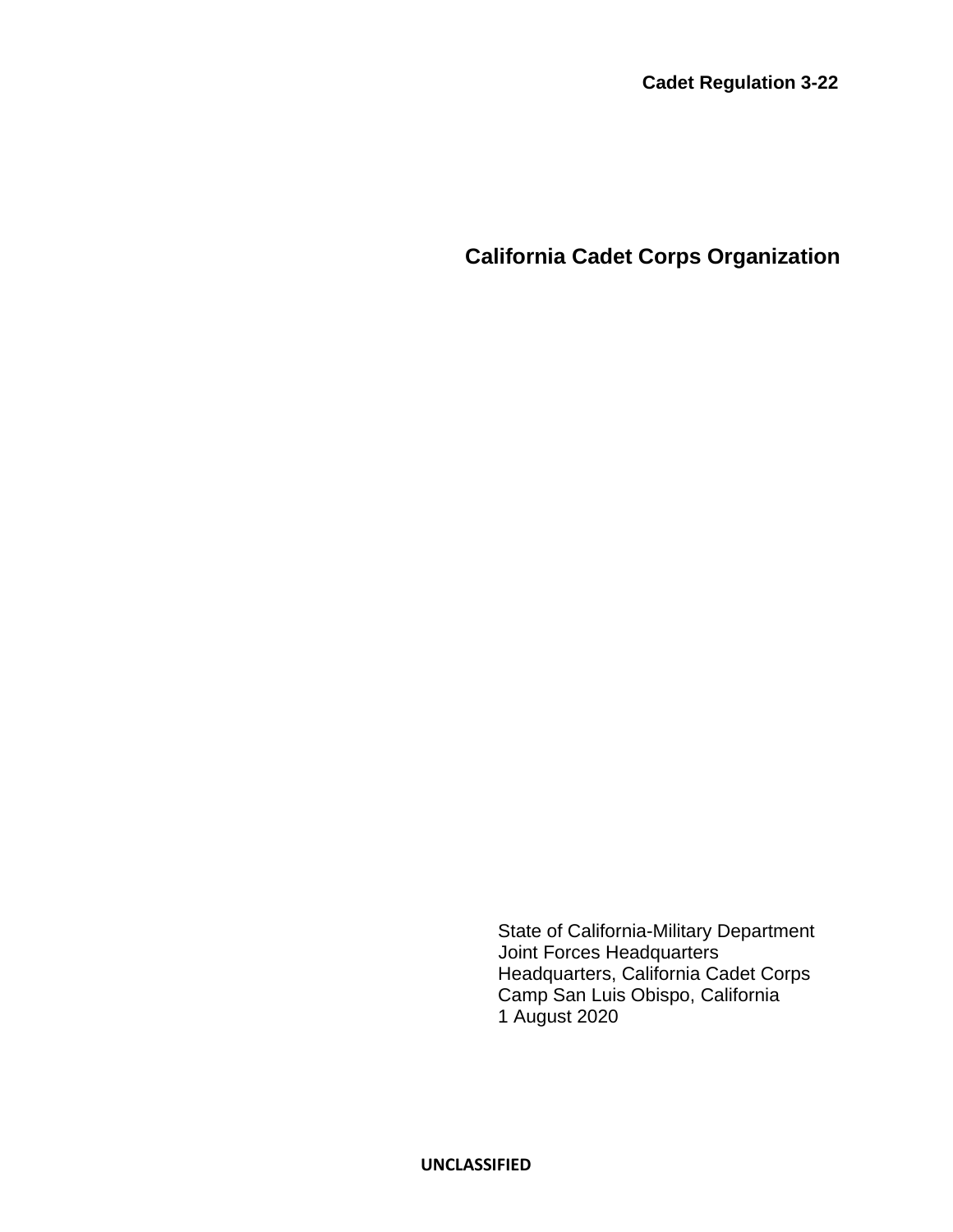# *SUMMARY of CHANGE*

CR 3-22 California Cadet Corps Organization

\* Minor formatting and grammatical changes

\* Update Battalion, Regimental, and Brigade Tables of Organization to reflect the senior NCO as the Battalion/Regimental/Brigade Command Sergeant Major

\* Added training of drill & ceremonies to Squad Leader and Platoon Sergeant responsibilities

\* Added training of company level drill to First Sergeant responsibilities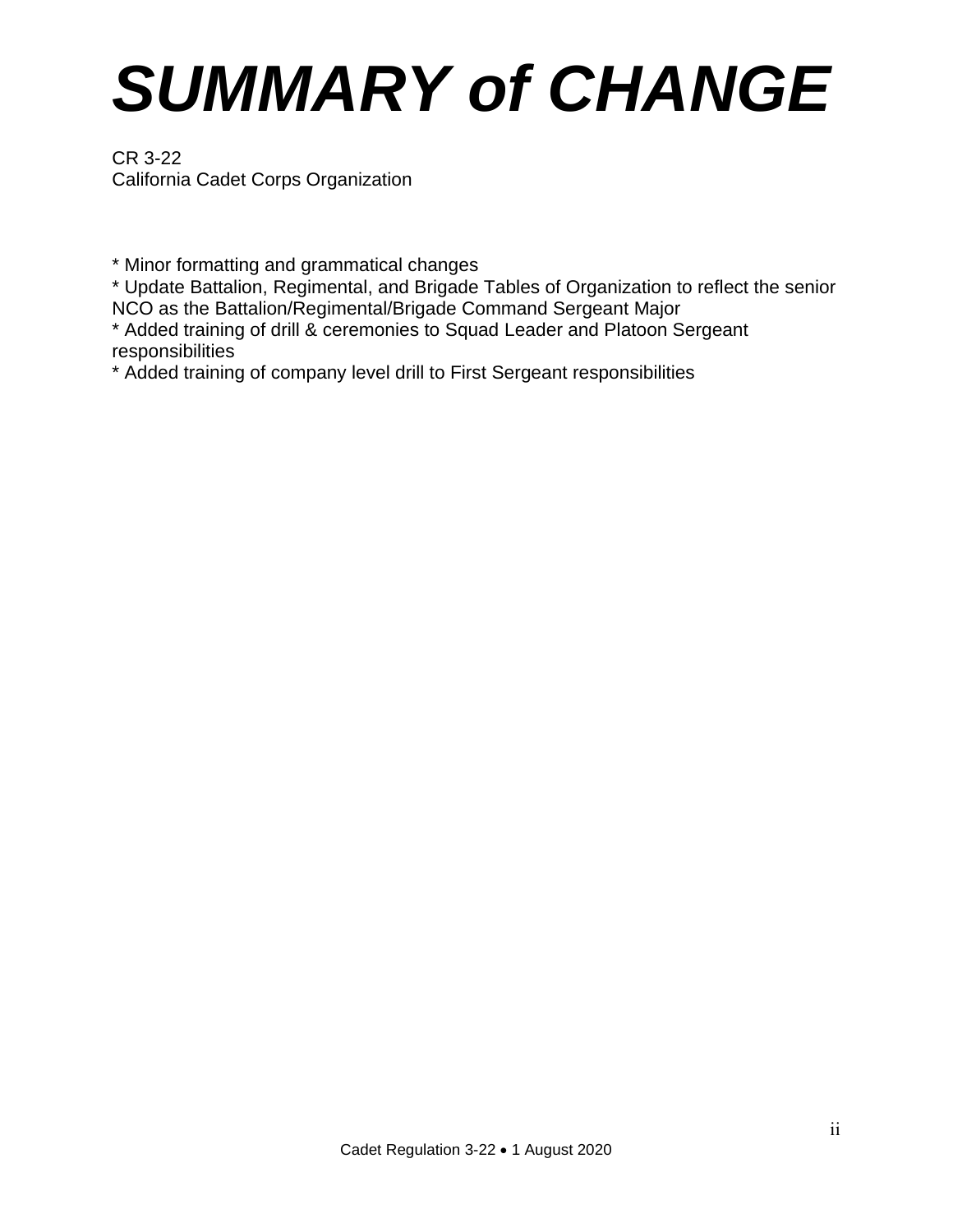### **Cadet Regulation 3-22**

 **Effective 1 August 2020**

### **CALIFORNIA CADET CORPS ORGANIZATION**

DAVID S. BALDWIN *Major General The Adjutant General*

Official:



GRACE E. EDINBORO *Colonel, CACC Executive Officer*

**History.** This regulation is a minor update to the existing CACC Organization regulation. It includes changes noted in the Summary of Changes above.

**Summary.** This regulation defines the structure, tables of organization, and authorize personnel for brigades, regiments, and units of the California Cadet Corps (CACC).

**Applicability.** This regulation applies to all organizations within the California Cadet Corps (CACC) structure, including schools, programs, and Headquarters, California Cadet Corps (HQ CACC).

**Proponent and exception authority.** The proponent of this regulation is the Executive Officer, CACC. The proponent has the authority to approve exceptions or waivers to this regulation that are consistent with controlling law and regulations.

The proponent may delegate this approval authority, in writing, to a field-grade man-day staff officer or State Projects Officer. Activities or units may request a waiver to this regulation by providing full justification that includes a full analysis of the expected benefits. All waiver requests will be endorsed by the senior commandant officer of the requesting activity or unit and forwarded through their higher headquarters to the policy proponent.

**Supplementation.** Supplementation of this regulation and establishment of command and local forms are prohibited without prior approval, in writing, from the Executive Officer, California Cadet Corps. Send a draft copy of each supplement to – Youth Programs, California Cadet Corps, ATTN: Executive Officer, Building 1301, Camp San Luis Obispo, CA.

**Suggested improvements.** Users are invited to send comments and suggested improvements in memorandum form directly to the address listed above.

**Distribution.** This publication is available in electronic media only and is intended for all levels of the California Cadet Corps organization and is authorized for public distribution. Printed copies of this publication may be provided, within budget limitations, at the discretion of the Joint Force Headquarters, California.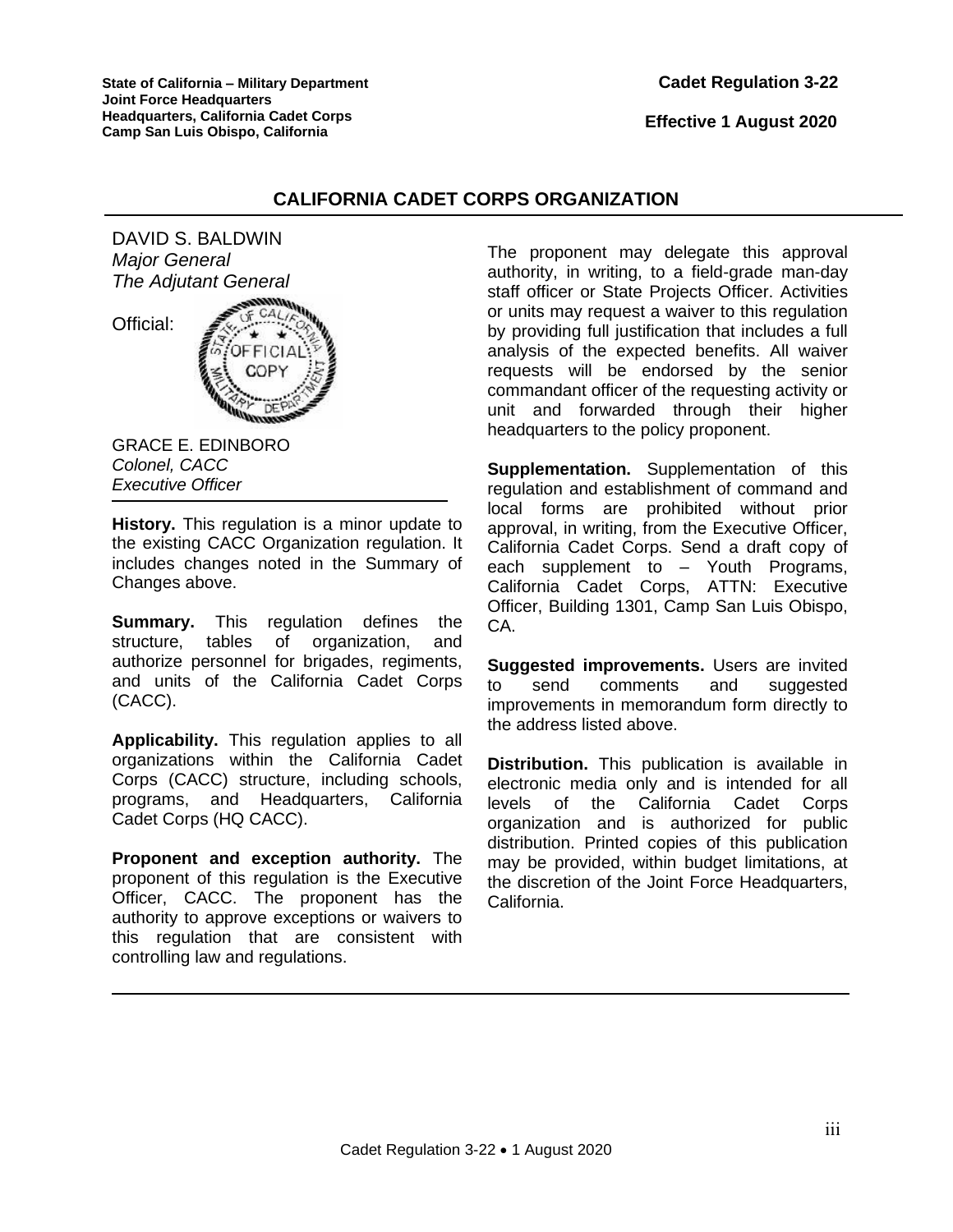### **Table of Contents**

(Listed by paragraph and page number)

### **Chapter 1 – General,** *page 1*

1-1. Authority, *page 1*

- 1-2. Definition of Terms, *page 1*
- 1-3. Abbreviations, *page 1*
- 1.4. Abbreviations Related to Cadet Corps Unit Organization, *page 4*

# **Chapter 2 – Command and Authority**

2-1. Philosophy, *page 5* 2-2. Responsibilities, *page 5* 2-3. Chain of Command, *page 6* Chart 2-1. Chain of Command, *page 7* Chart 2-2. CACC Organization, *page 8*

# **Chapter 3 – Cadet Units**

3-1. Authorized Units, *page 9*

- 3-2. 10th Corps, *page 10*
- 3-3. Activation of Cadet Units and Extension of State Recognition, *page 10*
- 3-4. Inactivation of Cadet Units and Withdrawal of State Recognition*, page 10*
- 3-5. Reserve Cadets, *page 12*

# **Chapter 4 – Tables of Organization (TO)**

- 4-1. Structure and Reorganization, *page 12*
- 4-2. Flexible Assignment, *page 12*
- 4-3. Military Institutes, *page 12*
- 4-4. Tables of Organization, *page 12*

### **Appendix A - TO & Org Charts (OC)**

A-1. TO 102-2 HHC, 10th Corps, *page 13* A-2. OC 102-2 HHC, 10th Corps, *page 14* A-3. TO 102-1 HHC, CDT BDE, *page 15* A-4. OC 102-1 HHC, CDT BDE, *page16* A-5. TO 102-3 HQ Section, CDT RGT, *page 17* A-6. OC 102-3 HQ Section, CDT RGT, *page 18* A-7. TO 102-3A CDT RGT Augmentation, *page 19* A-8. TO 102-4 HQ Section, CDT BN, *page 20* A-9. OC 102-4 HQ Section, CDT BN, *page 22* A-10. TO 102-5 Company, Platoon, and Squad, *page 23*

### **Appendix B - Duties & Responsibilities,** *page 24*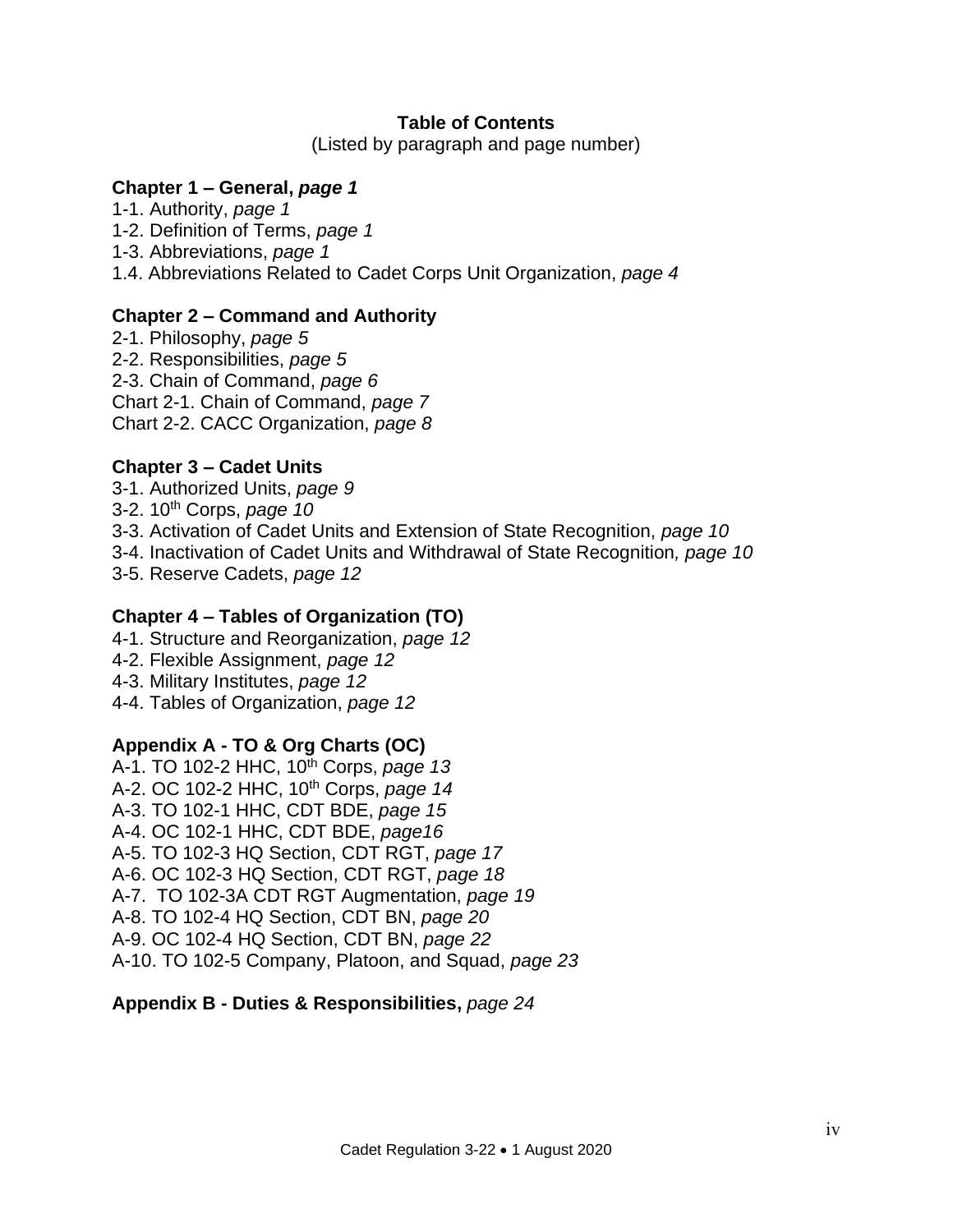# CHAPTER 1

### GENERAL

1-1. **Purpose.** The purpose of this regulation is to prescribe the organization of the California Cadet Corps, chain of command, and activation and inactivation of Cadet units.

### 1-2. **Authority.**

 a. Section 500.1, California Military and Veterans Code, provides that: Except as hereinafter provided, each college, community college, or school in this state in which there is not maintained a JROTC or ROTC unit may establish a California Cadet Corps company or companies under the rules and regulations as the governing body of the schools and the Adjutant General may prescribe. A California Cadet Corps company or companies shall be of such strength as shall be prescribed by the Adjutant General. A California Cadet Corps company or companies is not required to be established in a school, college, or community college unless a number of qualified students sufficient to constitute a company or companies of the strength prescribed by the Adjutant General voluntarily enroll therein.

b. Section 520.1, California Military and Veterans Code authorizes the establishment of the Program in any private educational institution or military academy with the approval of the Adjutant General.

c. Sections 503, 504, and 505, California Military and Veterans Code, provide that the Adjutant General will provide rules and regulations pertaining to the organization of Cadet units with Tables of Organization conforming generally to that of the California National Guard.

1-3. **Definition of Terms.** For the purpose of this regulation, the following explanations of terms apply:

a. **Adult Member** - Any member of the CACC not a Cadet. An adult member may serve as a commandant, assistant commandant, support officer, brigade advisor, member of HQ CACC, etc. An adult member must hold a paid or volunteer position at a school, brigade, or HQ CACC.

b. **Battalion** – A Cadet unit composed of a headquarters and two or more companies charged with both administrative and training functions. Battalions may be organized at a single school or may be split between multiple schools within the same district, as specifically authorized by the Joint Force Headquarters (JFHQ). Every unit will have a battalion number designation regardless of actual unit size.

c. **Brigade** – A Cadet unit geographically organized by the Military Department primarily for the conduct of training activities beyond the scope of smaller size units.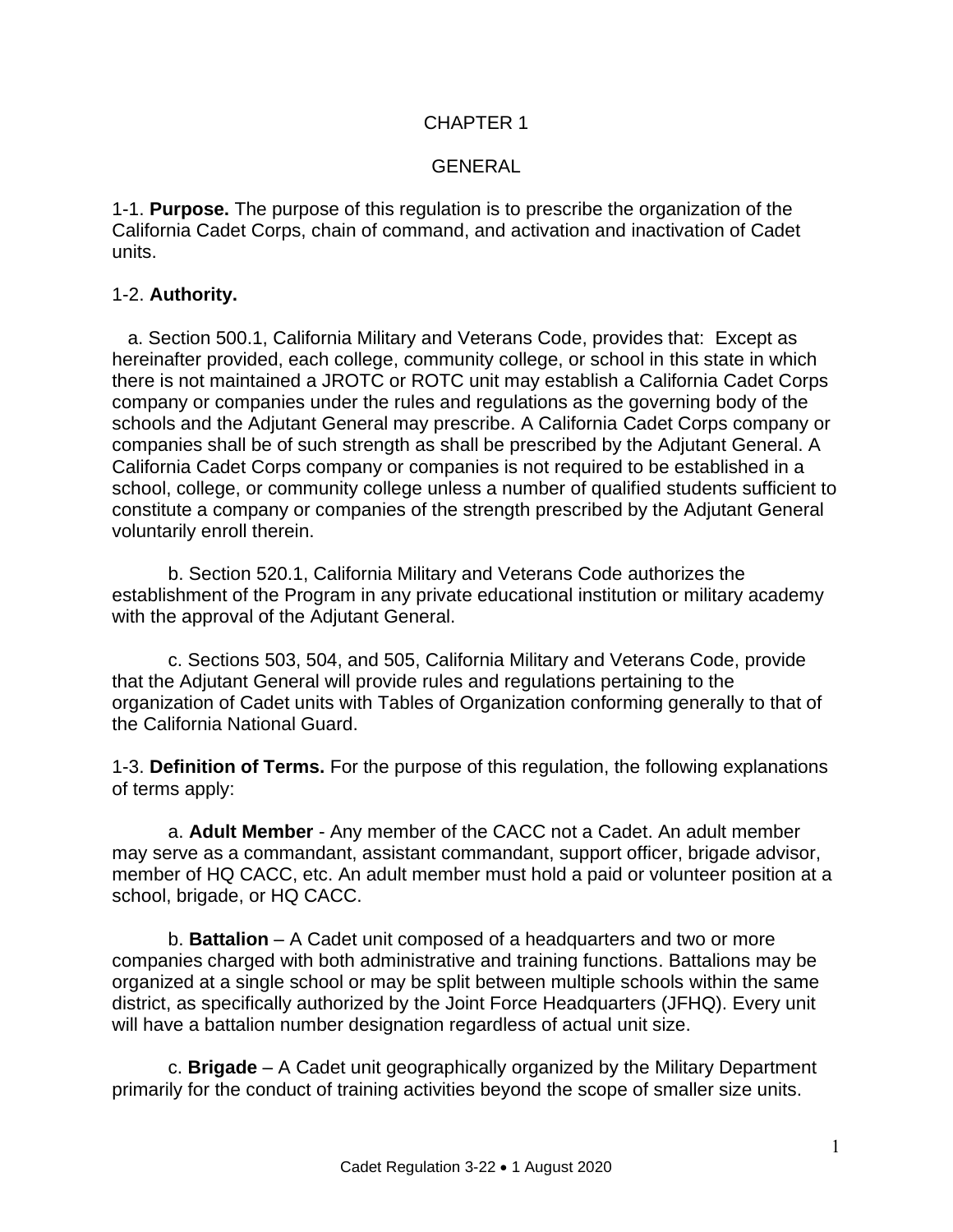d. **Brigade Advisor** – A state recognized officer, appointed and serving at the option of the Adjutant General, to assist the Executive Officer in the conduct of the California Cadet Corps program, within a defined geographical area. The brigade advisor mentors the Cadet brigade commander and staff. The brigade advisor has approval authority for certain promotions, demotions, assignments, awards, and administrative actions. The brigade advisor supervises commandants and manages available CACC resources within his/her brigade.

e. **Cadet** - A student or recently graduated student member of the California Cadet Corps, usually enrolled in a school that offers the Cadet Corps program as a class or after school activity. See also Reserve Cadet.

f. **California Military Department (CMD)** – A department within the Executive Branch of State government charged with the supervision and administration of military and military-related programs assigned to the department. The Military Department includes the Joint Force Headquarters (JFHQ) and its operating divisions: the Joint Staff, Army National Guard, Air National Guard, State Guard, and the Youth & Community Programs Task Force.

g. **Chain of Command** – The succession of individuals through which authority passes and commands are given.

h. **Command** – The authority and responsibility for the planning, organizing, directing, coordinating and controlling of units to effectively accomplish the assigned unit missions. Echelons of command in the California Cadet Corps are HQ CACC, brigade, regiment, battalion, company, and platoon. A school is identified as a battalion whether or not it is actually organized as a battalion.

i. **Commandant of Cadets** – State recognized commissioned officer, warrant officer, or enlisted member appointed for duty with the California Cadet Corps. Each school enrolled in the Cadet Corps may have only one Commandant of Cadets appointed regardless of the size of the unit or number of Cadets enrolled. All other officers, warrant officers, or enlisted members appointed for duty at that school are Assistant Commandants of Cadets. The Commandant is the person designated by the school as the direct representative of the school principal and authorized to act for the principal in matters related to the Cadet Corps program.

j. **Commandant Corps** - A general term used to include all adult members of the CACC.

k. **Commander** – An individual appointed to exercise command over his or her subordinates by virtue of rank, or position, or assignment.

l. **Company** – The basic administrative and training unit of the California Cadet Corps, consisting normally of at least 32 Cadets and on a command level below a battalion. A company shall consist of a headquarters and two or more platoons.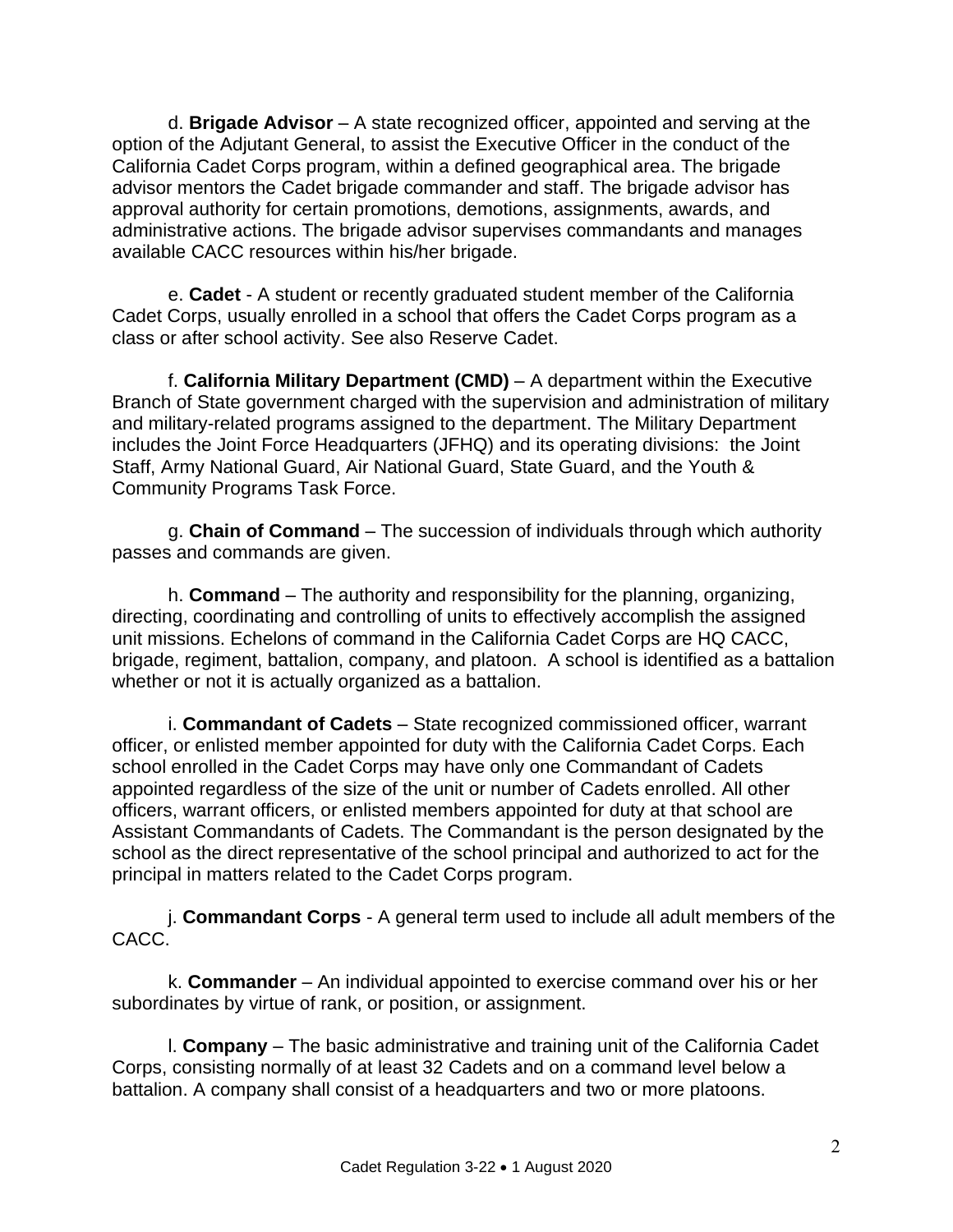m. **Executive Officer (XO), CACC** – The XO, CACC administers the CACC program under the authority of California Military & Veterans Code sections 500-520.1 and 530-532.

n. **Headquarters** – The command and administrative element of a unit.

o. **Headquarters, California Cadet Corps** – A branch of the Military Department under the direction of the Executive Officer, California Cadet Corps charged with the direction, supervision, and conduct of the California Cadet Corps operating under the policy guidance of the Commander, Youth and Community Programs Task Force.

p. **Headquarters Company** – The administrative and support element of a brigade, regiment or battalion with personnel assigned to staff sections in support of the personnel and administration, safety and security, training and operations, logistics, communications, and other necessary functions of a brigade, regiment or battalion during an organized training activity.

q. **Military Institute** – A school that uses a military model for organizational structure. All students are part of the corps of cadets, and conform to set standards of rank authority, customs and courtesies, and uniform wear.

r. **Platoon** – A unit composed of two or more squads.

s. **Regiment** – A consolidated unit composed of three or more schools within one school district, with separate Cadet units organized for the conduct of joint administration and/or training functions; subordinate to a brigade. It may also be a single school where enrollment includes both middle and high school Cadets and whose strength makes organization into a battalion impractical.

t. **Reserve Cadet** - Cadets who attend a school without a CA Cadet Corps program, but who participate locally and state-wide as a member of a brigade. See para 3.5.

u. **Squad** – A unit composed of at least five and no more than eleven Cadets.

v. **State Recognition** – The act of extending the rights and privileges of Sections 500 to 530, California Military and Veterans Code to Cadet units and enrolled educational institutions.

w. **Training Headquarters** – A headquarters organization activated by JFHQ periodically when needed for the conduct of special state level events. For example, see paragraph 3-2 The 10th Corps, below. Staff assignments are all on an additional duty basis and such units revert to zero strength upon completion of their specified mission. Assignment is normally for one school year.

x. **Training Regiment** – a regimental size organization activated by a brigade periodically when needed to provide administrative, training and logistics support for the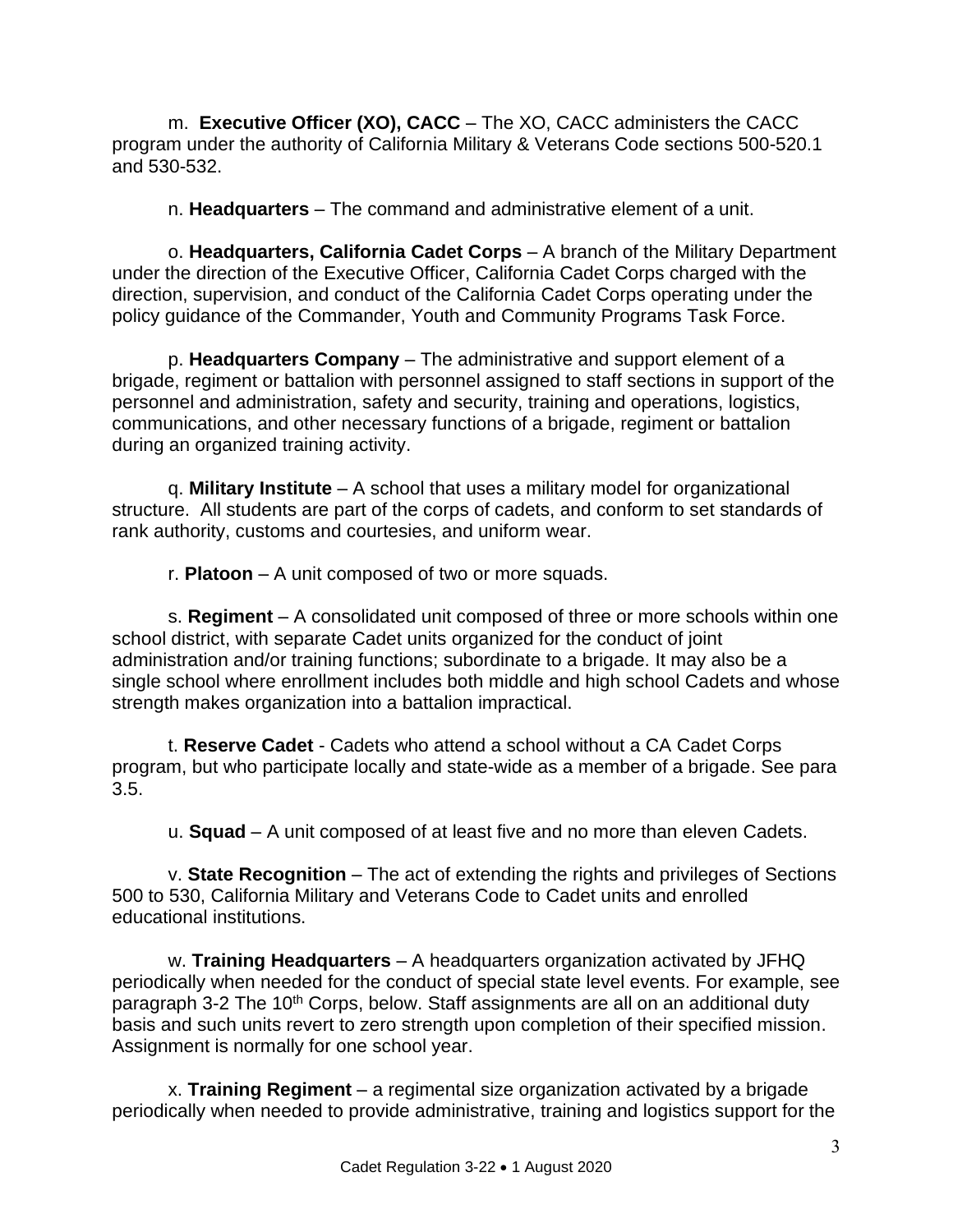conduct of special training or special events. Staff assignments are all on an additional duty basis and such units revert to zero strength upon completion of their specified mission.

# 1.4. **Abbreviations Related to Cadet Corps Unit Organization.**

a. Size of Unit Terms & Abbreviations:

| <b>CDT</b> | Cadet        |
|------------|--------------|
| SQD        | squad        |
| <b>PLT</b> | platoon      |
| CO         | company      |
| <b>BN</b>  | battalion    |
| <b>RGT</b> | regiment     |
| <b>BDE</b> | brigade      |
| HQ         | headquarters |
|            |              |

b. Cadet Ranks:

| C/COL           | <b>Cadet Colonel</b>                |
|-----------------|-------------------------------------|
| C/LTC           | <b>Cadet Lieutenant Colonel</b>     |
| C/MAJ           | Cadet Major                         |
| C/CPT           | <b>Cadet Captain</b>                |
| C/1LT           | <b>Cadet First Lieutenant</b>       |
| C/2LT           | <b>Cadet Second Lieutenant</b>      |
| C/CSM           | <b>Cadet Command Sergeant Major</b> |
| C/SGM           | Cadet Sergeant Major                |
| C/1SG           | <b>Cadet First Sergeant</b>         |
| C/MSG           | <b>Cadet Master Sergeant</b>        |
| C/SFC           | Cadet Sergeant First Class          |
| C/SSG           | <b>Cadet Staff Sergeant</b>         |
| C/SGT           | <b>Cadet Sergeant</b>               |
| C/CPL           | <b>Cadet Corporal</b>               |
| <b>CFC</b>      | <b>Cadet First Class</b>            |
| <b>CDT</b>      | Cadet                               |
| <b>RCT</b>      | <b>Cadet Recruit</b>                |
| GZ4             | Grizzly 4                           |
| GZ <sub>3</sub> | Grizzly 3                           |
| GZ <sub>2</sub> | Grizzly 2                           |
| GZ1             | Grizzly 1                           |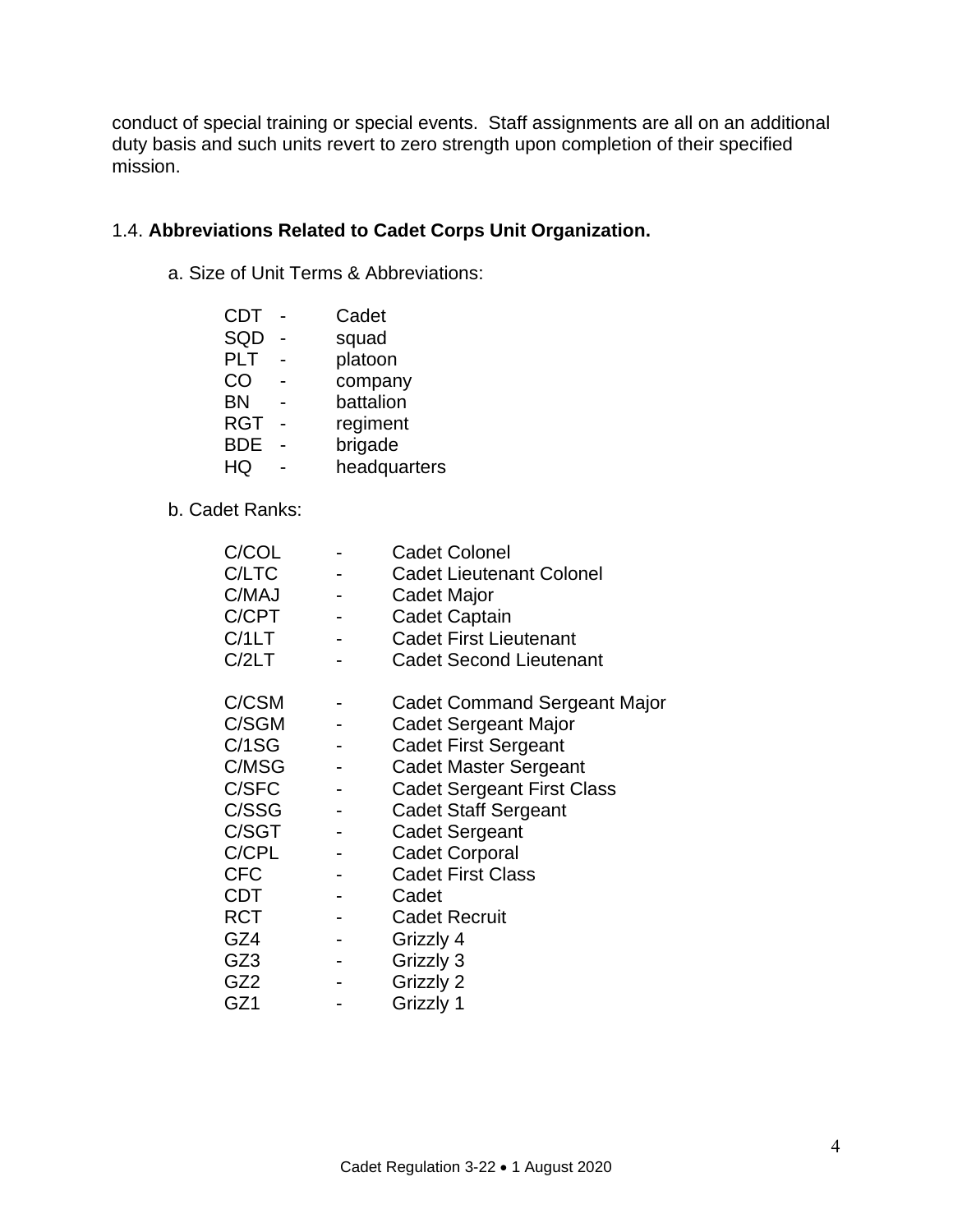# CHAPTER 2

# COMMAND AND AUTHORITY

2-1. **Philosophy.** The California Cadet Corps is a leadership training program in an educational environment. Cadet Corps training is conducted on a local level and local school authorities make final decisions on curriculum matters. This principle is not altered by structuring the organization of the Cadet Corps in a traditional military framework, including a formal "chain of command."

2-2. **Responsibilities.** The responsibility of each echelon of command is as outlined below:

a. The Joint Force Headquarters. The Adjutant General, State of California, is responsible for the promotion and recognition of officers, the recognition of Cadet units, the development of regulations and policies governing Cadet Corps operations, and the management of state funds allocated for the Cadet Corps.

b. Youth and Community Programs Task Force (YCPTF). The Commander, YCPTF, CA Military Department, is responsible for supervising outstanding California Military Department educational support programs including the California Cadet Corps, the CHalleNGe programs, supported Military Institutes, the STARBASE program, and others.

c. Headquarters, California Cadet Corps (HQ CACC).

(1) The Executive Officer (XO), California Cadet Corps, under the supervision of the Commander, YCPTF, is the agent of the Adjutant General for administering the California Cadet Corps program. He/she deals directly with brigade advisors, commandants, and school officials in developing policies and guidelines for the program. He/she also administers the Annual General Inspection (AGI) program.

(2) When assigned, the fulltime Deputy XO (or Deputy Director) administers the program on a daily basis as the XO's representative, in close coordination with the XO, AXO, CSM, and staff.

(3) The Assistant XO (AXO) serves as chief of staff for HQ CACC.

(4) The CACC Command Sergeant Major (CSM) teams closely with the XO to provide leadership to the adult and Cadet chains of command in administering the CACC program, with specific emphasis on adult enlisted personnel and all Cadets.

 $(5)$  The 10<sup>th</sup> Corps Commander and Staff serve as leaders for the Cadet chain of command, in a leadership laboratory that spans the school year culminating, ideally, in Summer Encampment. Cadet focus is primarily planning and executing activities. They also serve as ambassadors to the adult state staff, representing the Cadet point of view in strategic planning at the state level.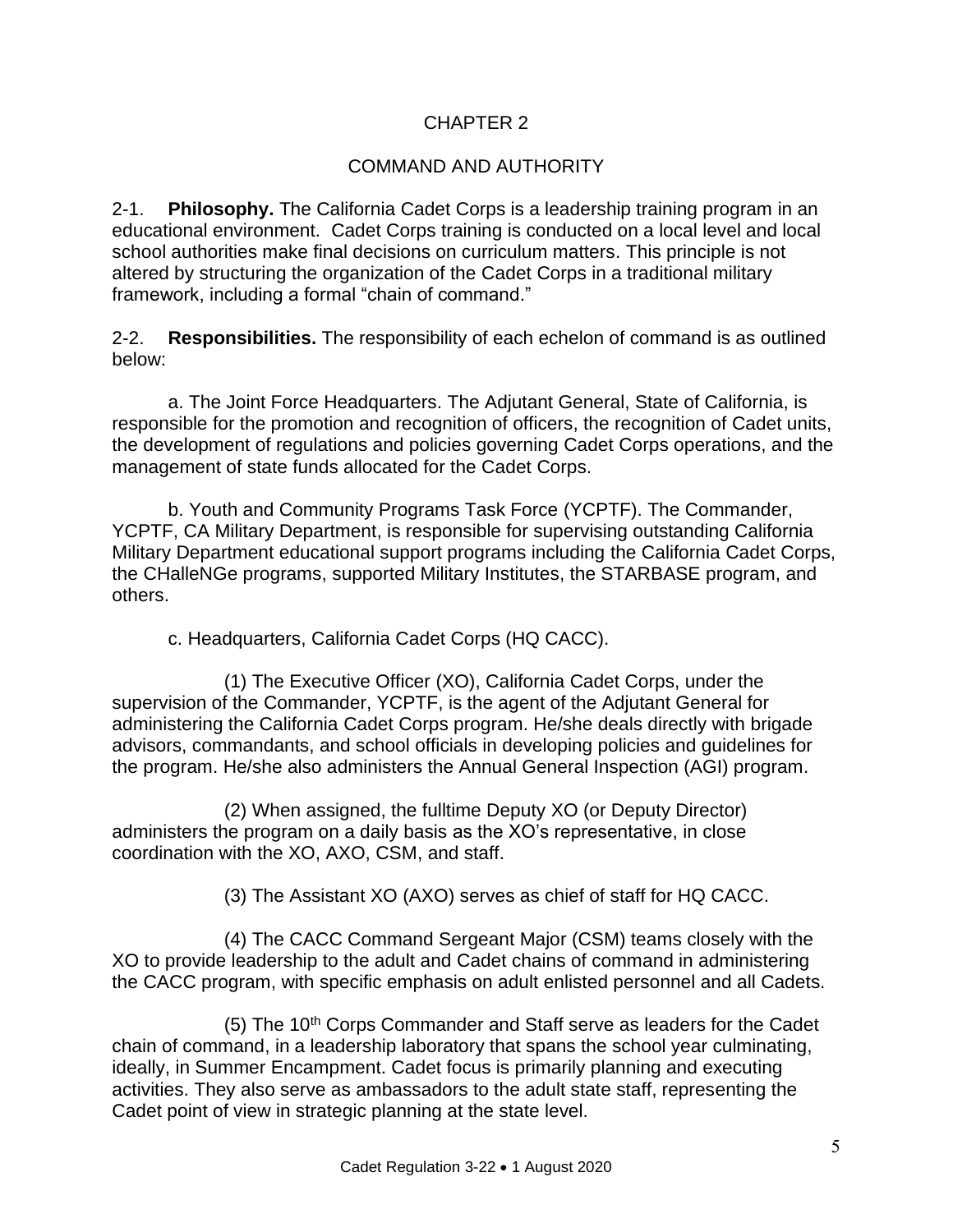d. Brigades. A brigade advisor will be appointed by the XO to provide guidance to regiments, battalions, and companies within a specified geographical area, and provide mentorship to a Cadet brigade headquarters staff. The brigade advisor will administer the brigade awards program, govern the appointment and promotion of Cadet officers of company grade within the brigade, and generally administer the Cadet program as the intermediate command between HQ CACC and Cadet regiments, battalions, and companies assigned to the brigade. The brigade advisor coordinates district-wide Cadet Corps activities to most effectively conduct the training program. The Cadet brigade commander and staff will provide Cadet leadership to the regiments and battalions within the brigade, will ensure required reports are submitted to state, and will represent the brigade's members to the  $10<sup>th</sup>$  Corps Commander and staff.

e. Regiment. A regimental advisor, when used, will be recommended by the brigade advisor and appointed by the XO to provide guidance and assistance to commandants in the school district and liaison with district administration. The regimental advisor coordinates regimental Cadet Corps activities to most effectively conduct the training program.

### f. Schools.

(1) The principal is the person responsible for the conduct of the Cadet Corps program at his/her school. The commandant of Cadets will coordinate all aspects of the program with the principal on an ongoing basis.

(2) Commandants are responsible to their school principals for the development and conduct of individual school programs within the guidance and regulations published by HQ, CACC and the California Military & Veterans Code. The commandant exercises direct supervision over assistant commandants assigned to the school, and over the Cadet chain of command at the school.

(3) Cadet leadership at each school, whether at the brigade, regimental, battalion, company, or platoon level, execute their duties under the supervision of both their Cadet chain of command and the mentorship of their commandant.

2-3. **Chain of Command.** The command, supervision, direction, and communications within the California Cadet Corps shall be exercised through the Chain of Command shown in Charts 2-1 and 2-2.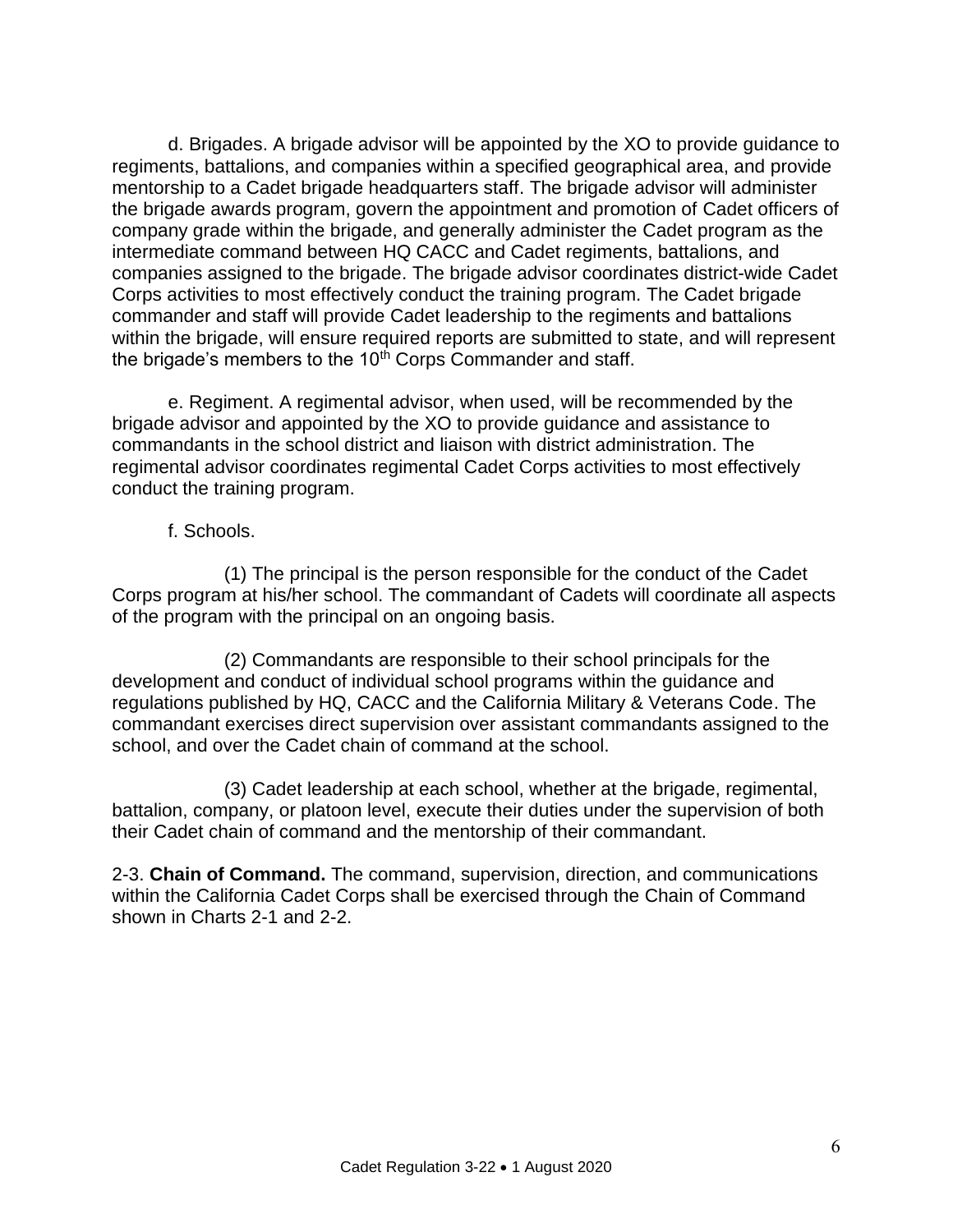# **Chart 2-1**

# **CALIFORNIA CADET CORPS CHAIN OF COMMAND**

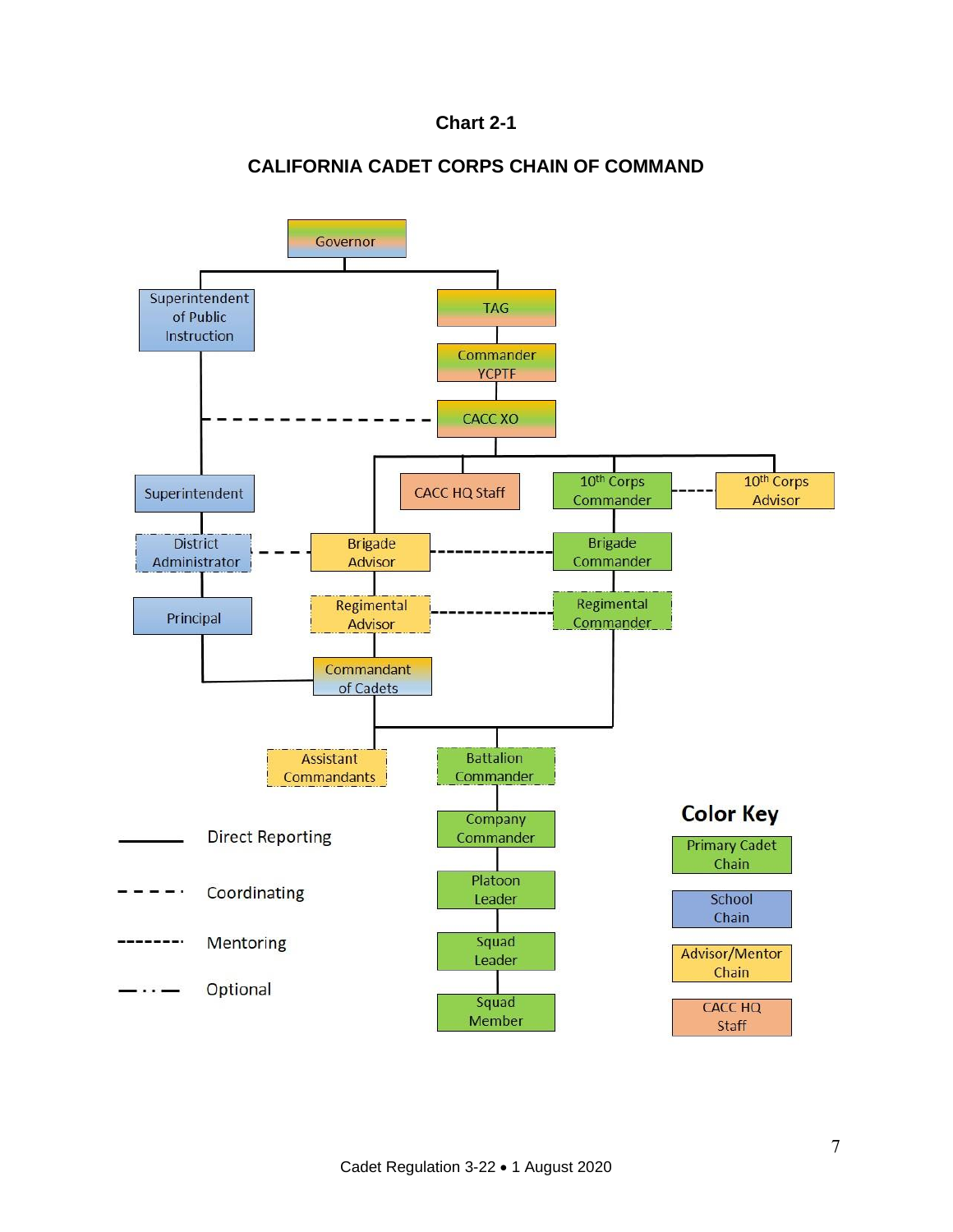



### **CALIFORNIA CADET CORPS ORGANIZATIONAL CHART**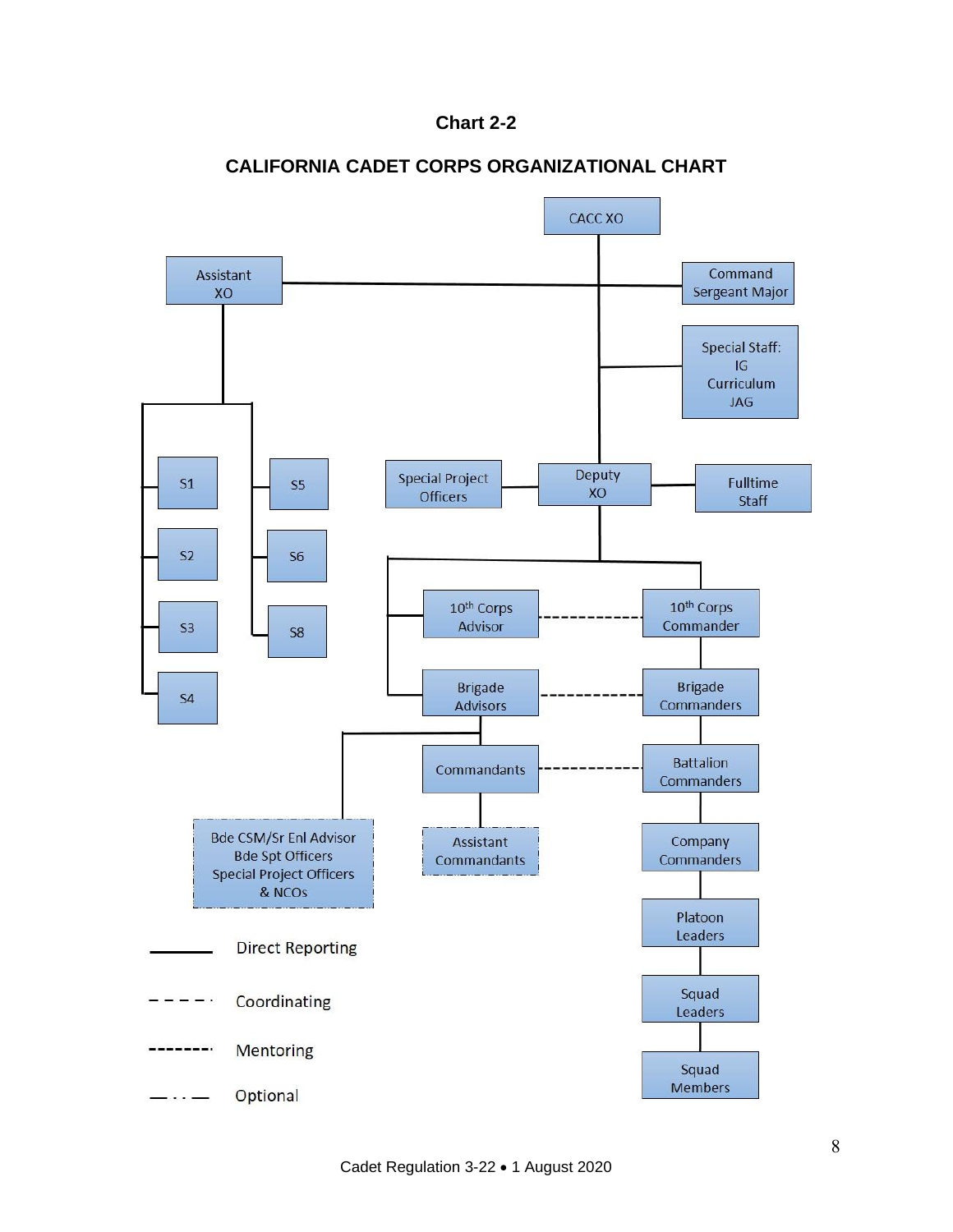# CHAPTER 3

### CADET UNITS

### 3-1. **Authorized Units.**

a. Each school accepted into the California Cadet Corps shall be assigned a Battalion Number for simplicity of reference throughout the Corps and will retain that number for the duration of its existence; however, the number of Cadets actually enrolled shall determine the number and size of platoons and companies and headquarters element to be formed within each school. Schools that meet minimum strength levels may organize as a battalion, regiment, or brigade. Promotions, etc., shall be based upon the Table of Organization corresponding to actual unit strength.

b. Two or more geographically convenient schools (each maintaining enrollment supporting company level organization but with an aggregate total of more than 77 Cadets) may apply to the XO, California Cadet Corps to be organized as a battalion and thus be authorized to establish a battalion headquarters. Should enrollment fall below 77 Cadets the battalion headquarters may be continued, with Cadets assigned to the headquarters on an additional duty basis, but promotions would be based on the company Table of Organization (and not promotable upon battalion staff assignment).

c. Three or more schools with separate Cadet units, or a single school with both middle school and high school Cadets and sufficient enrollment, may, with the approval of the CACC XO, organize into a Cadet regiment. School units forming regiments may be battalions or separate companies, or any combination approved by the CACC XO. Cadet regiments may function under the guidance of a regimental advisor (if assigned).

(1) Regiments which reach a combined strength level of at least 170 Cadets may request authority to establish a separate regimental headquarters section.

(2) Regiments which do not exceed 170 Cadets may organize a provisional headquarters section with personnel assigned on an additional duty basis (and not promotable based upon regimental staff assignment).

d. Cadet Brigades may be organized for the purpose of providing training activities which are beyond the scope of smaller units. Cadet Brigades will normally consist of at least 400 Cadets, but may be smaller if geographically remote. Units will be assigned to Cadet brigades by HQ CACC. Cadet brigades will function under the guidance of a brigade advisor. Brigade advisors will appoint a Cadet brigade commander and staff. The brigade commander will report to the 10<sup>th</sup> Corps Commander, and receive direct guidance and mentoring from the Brigade Advisor.

e. CACC Permanent Orders will establish the unit designations and home stations (schools of assignment) of all Cadet brigades, regiments, and battalions. Locally assigned designations or re-designations are not authorized.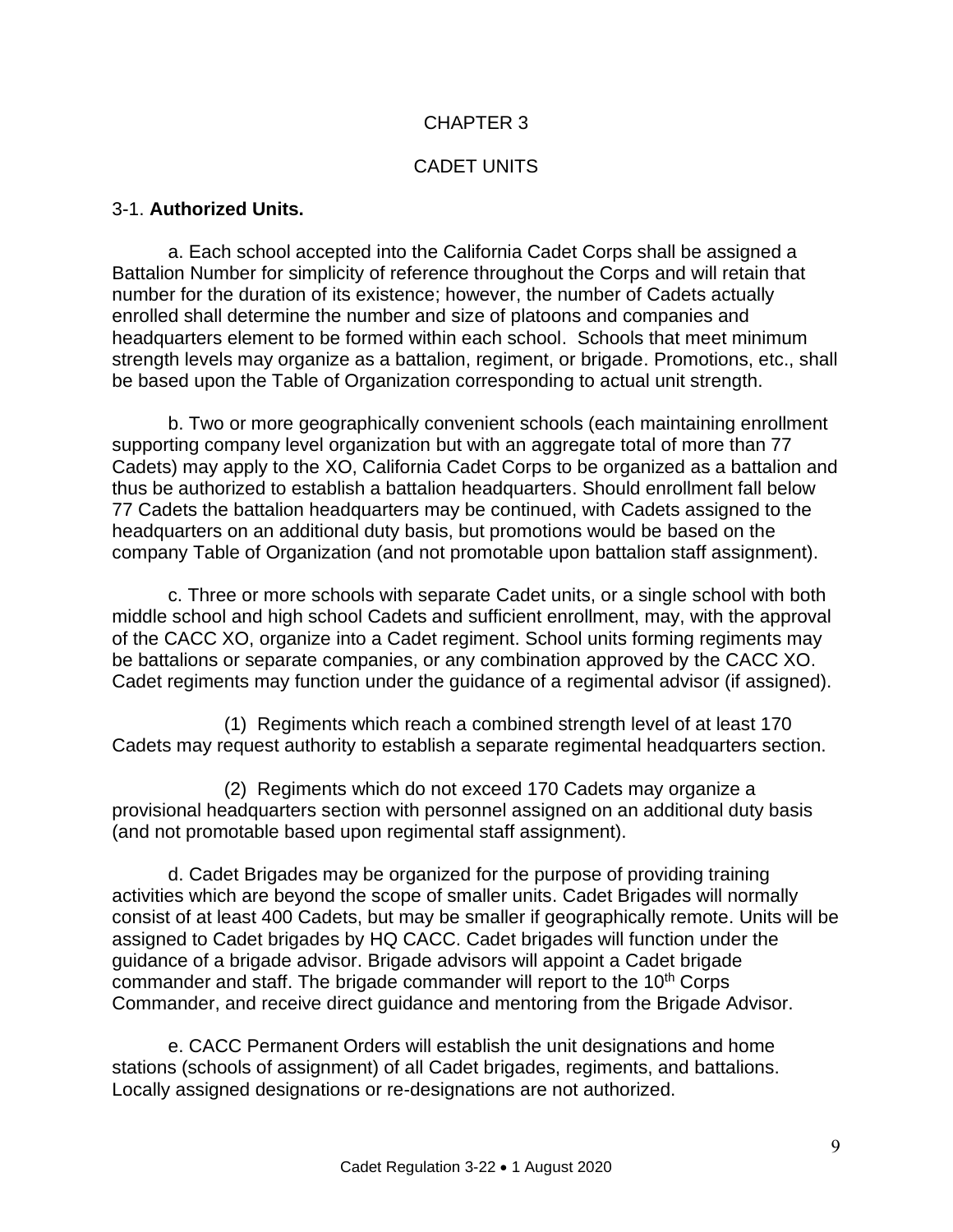### 3-2. **The 10th Corps Headquarters.**

a. Cadet personnel will be selected and assigned to the  $10<sup>th</sup>$  Corps Headquarters on an annual basis. Selection will take place during the summer for the following school year (to conclude at Summer Encampment graduation, if conducted). The process used to select the 10<sup>th</sup> Corps Commander and Staff will be published and open to all Cadets with the approval of their commandant and brigade advisor. Cadets may be assigned to the  $10<sup>th</sup>$  Corps staff in addition to other duties. Their  $10<sup>th</sup>$  Corps Staff position will serve as the Table of Organization position qualifying their maximum allowable rank, unless their battalion or brigade position authorizes a higher rank. The  $10<sup>th</sup>$  Corps Commander will serve as Cadet Commander for the state, and as the top Cadet in the Cadet chain of command.

b. The 10<sup>th</sup> Corps HQ is responsible for planning and executing, with HQ, CACC guidance, support and oversight, all state level activities.

c. The 10<sup>th</sup> Corps HQ will be augmented with sufficient Cadet regiments, battalions and specialized units (e.g., Survival Training Unit) to provide significant training opportunities during such events as the annual summer encampment.

d. Once established; such units may be maintained at zero strength when not employed at a state event. Cadet personnel may be assigned on an additional duty basis at any time.

# 3-3. **Activation of Cadet Units and Extension of State Recognition.**

a. The governing body of any college, junior college, secondary School, private educational institution, or military academy, may apply to the Military Department for permission to establish a California Cadet Corps program. Procedures are published in Cadet Regulation 1-9. JFHQ may authorize the probationary activation of Cadet units conditional upon the availability of funding.

b. State Recognition will be extended to all schools accepted into the California Cadet Corps program. State Recognition shall be extended annually to Cadet units maintaining satisfactory enrollment, a satisfactory training program, and meeting other minimum requirements prescribed by the Military Department.

# 3-4. **Inactivation of Cadet Units and Withdrawal of State Recognition.**

a. Schools not maintaining minimum CACC standards may have State Recognition withdrawn. Units having State Recognition withdrawn will be inactivated and shall return all State property to the Military Department as directed by proper authority. Units so inactivated may request reinstatement of recognition in accordance with paragraph 3-3a of this regulation above and Cadet Regulation 1-9.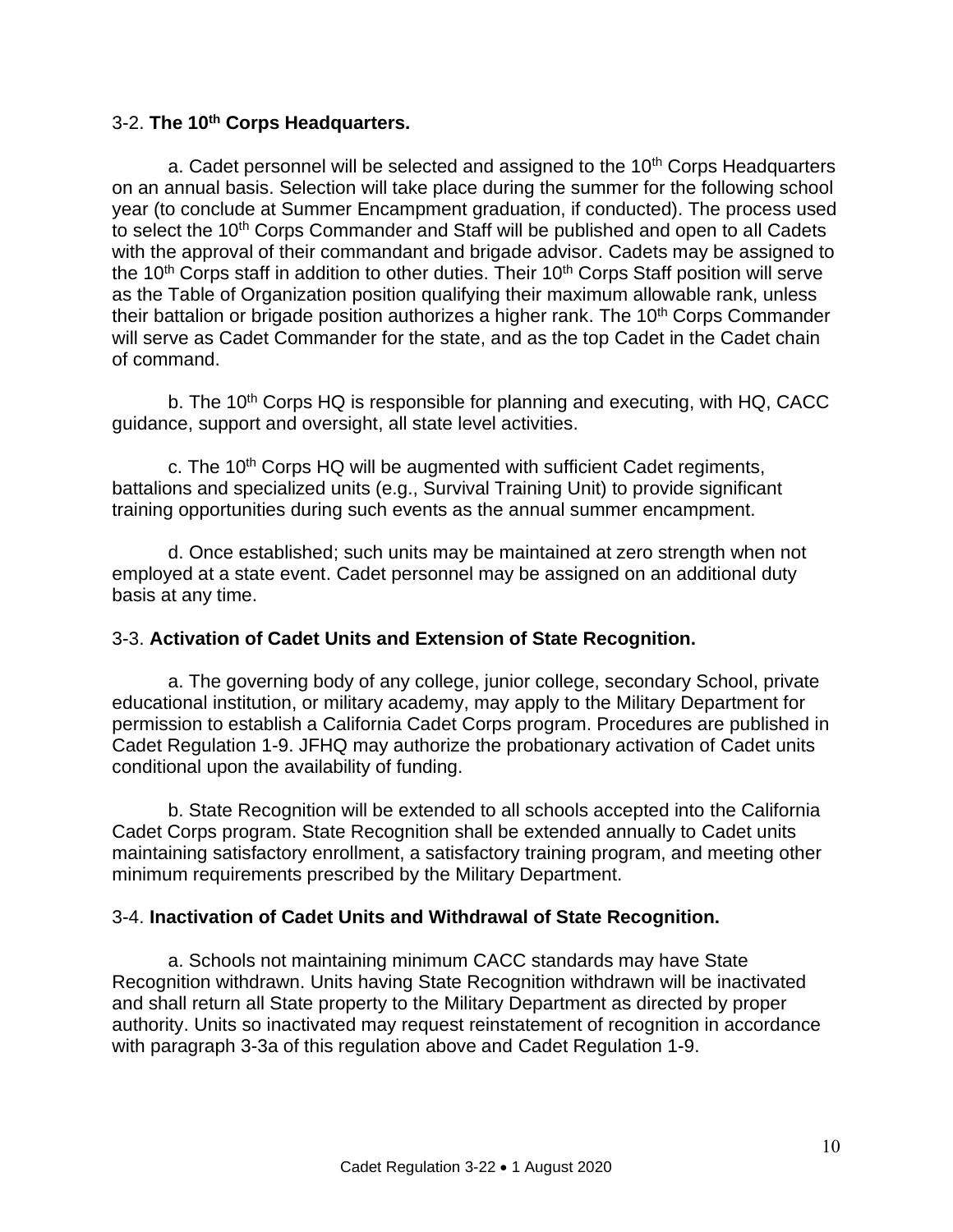b. Headquarters, California Cadet Corps may recommend probationary retention of Cadet units failing to maintain satisfactory enrollment until the next scheduled AGI period, where good cause for such retention can be shown.

3-5. **Reserve Cadets.** When circumstances allow, the CACC welcomes Cadets who attend a school without a CA Cadet Corps program, but who participate locally and state-wide as a member of a battalion or brigade. Reserve Cadets are allowed to train and promote within the systems at battalion or brigade level. This includes Cadets who attended a CACC program at a middle school, graduated and go to a high school without a CACC program, or home-schooled students who wish to participate in the CACC program. Reserve Cadets may maintain their affiliation with CACC through a school with CACC, may be issued a uniform, attend activities, and promote. When accepting Reserve Cadets, Commandants should put in writing what is expected of the Cadet (i.e. attendance at certain functions or activities, after-school events, care of the Cadet uniform). Schools will include Reserve Cadets in their strength reports. Commandants will ensure their principal approves the assignment of Reserve Cadets to a cadet unit, and this should involve approval by the cadet's assigned school principal.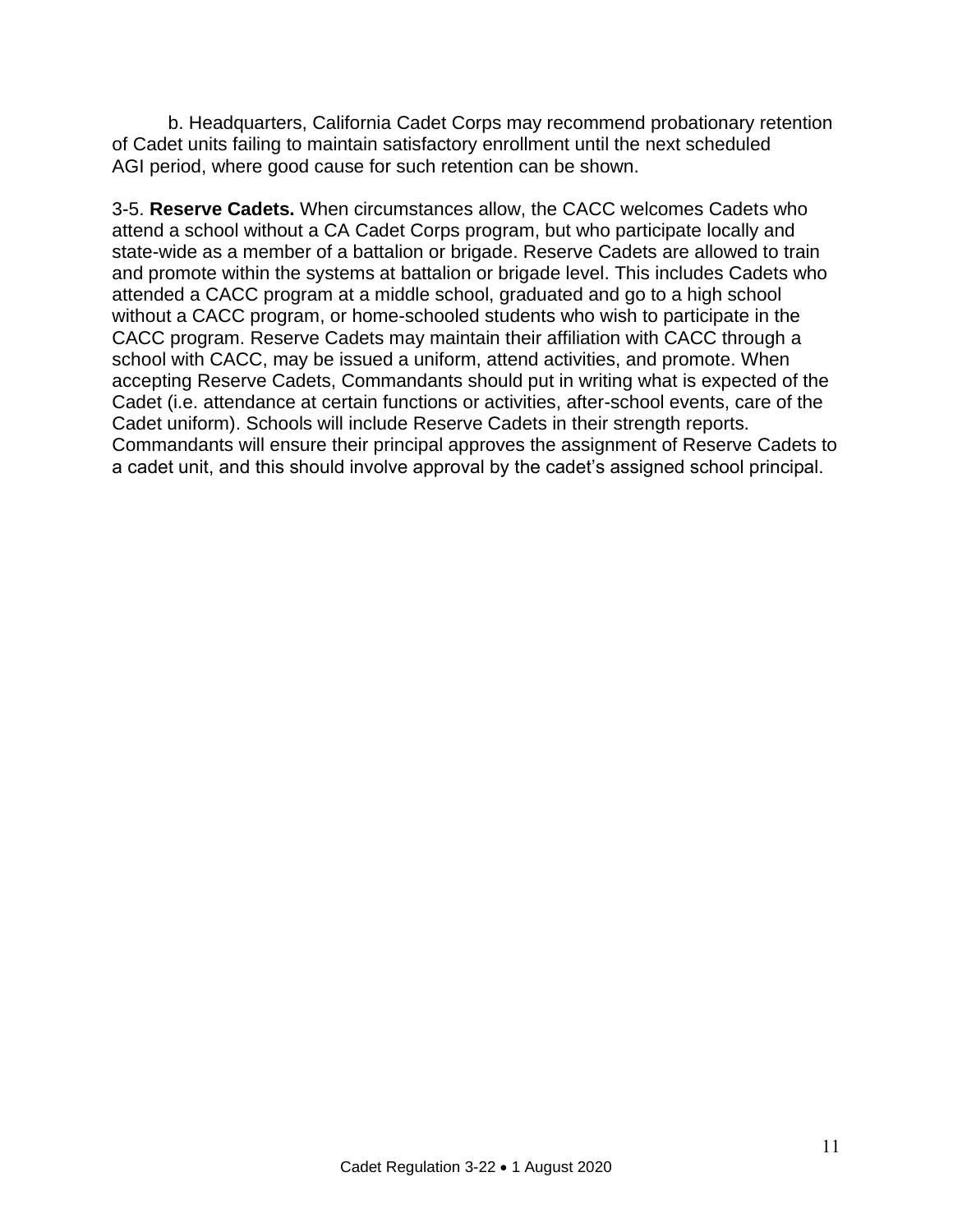# CHAPTER 4

# TABLES OF ORGANIZATION (TO)

### 4-1. **Structure and Reorganization.**

a. The Tables of Organization (TO) shown in Appendix A prescribe the structure of all California Cadet Corps units. Units shall reorganize annually as necessary to conform to these Tables.

b. Where a unit could reorganize and reach the minimum level required for the next larger organization, (but, without reorganization the unit would remain within the maximum authorized for the current organization), the prerogative rests with the school principal/ commandant of cadets as to the level at which the unit is organized. For example, a unit of 32 Cadets meets the minimum requirement for a Cadet company, but is still within the maximum authorized for a platoon. The local school authorities shall determine how the unit will be structured, taking into account increased leadership opportunities available at the higher level and rate of participation of the unit's cadets.

4-2. **Flexible Assignment.** Since the California Cadet Corps is a leadership training program, ranks authorized for positions indicated in the Tables of Organization are maximum authorized and are not required for such an assignment. As an example, a Cadet lieutenant can be assigned any position from platoon leader to brigade commander. Unqualified Cadets should never be promoted to the next higher grade, regardless of TO billet vacancies.

4-3. **Military Institutes**. The CACC has a growing number of military institutes within its structure, and their organizational needs are often unique. The intent of HQ, CACC is to be flexible in authorization of positions within the military institute table of organization, which is shown in A-10. Military institutes, depending on their size, may have a battalion, regimental or brigade organizational structure. They are authorized a specified number of positions at each senior grade (SFC and above, 2LT and above). The Commandant of Cadets may determine the desired organizational structure to be used by the school, as long as it does not exceed the maximum number of each senior rank. The Commandant will submit the school's Table of Organization for approval to the HQ, CACC S1. If no TO is submitted, the school will use the appropriate TO for its size in Appendix A.

4.4. **Tables of Organization.** Appendix A to this regulation contains all standard TO for the California Cadet Corps.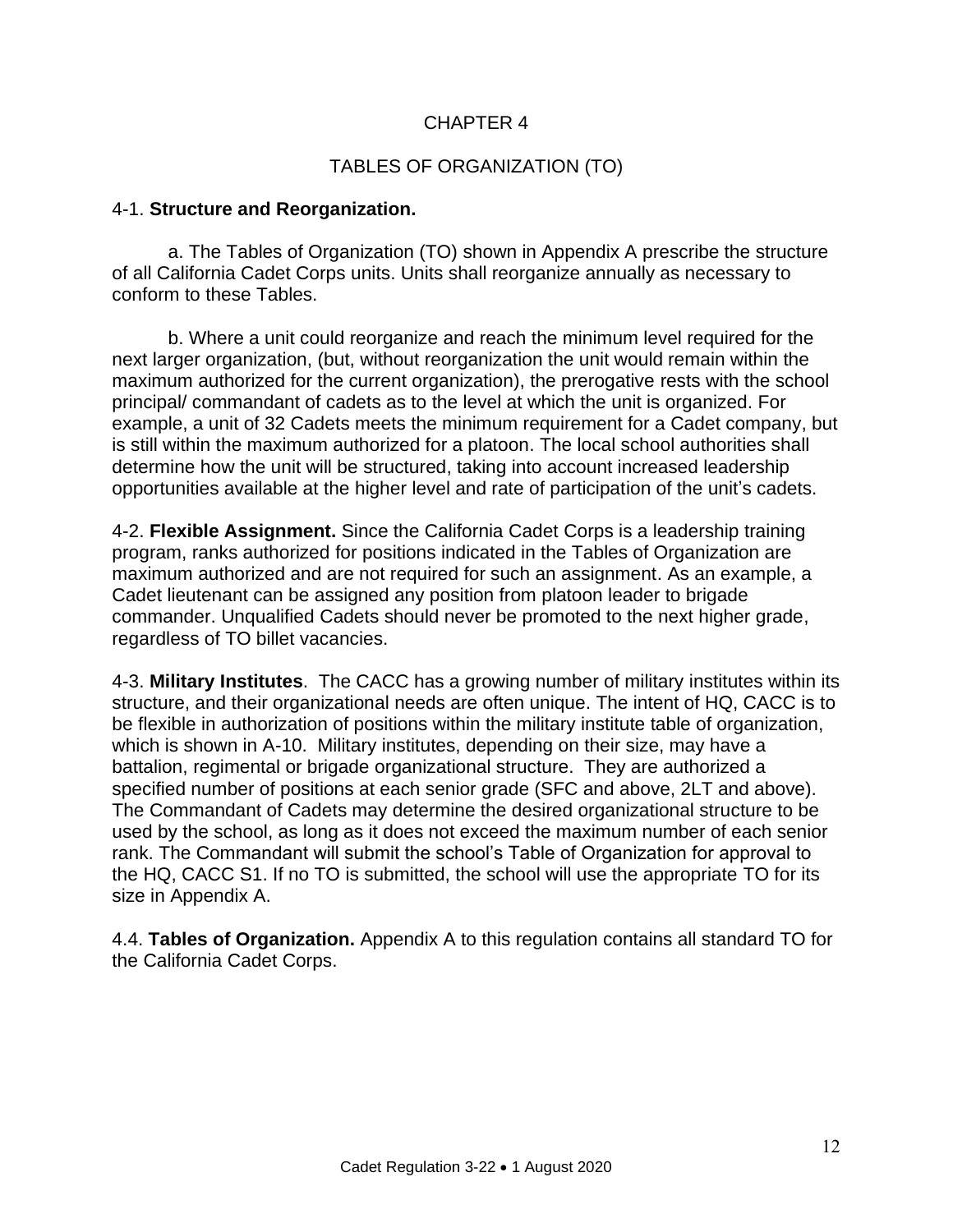### APPENDIX A

# **TABLES OF ORGANIZATION**

# A-1. **Table of Organization Number 102-2** (TO 102-2)

# **HEADQUARTERS AND HEADQUARTERS COMPANY (HHC), 10TH CORPS**

HHC 10<sup>th</sup> Corps is a state level headquarters located at Camp San Luis Obispo. The Commander and staff are appointed on an annual basis to offer senior leadership positions to Cadets. HHC 10<sup>th</sup> Corps plans and executes state level activities and provides command and control over brigades within the purview and supervision of Cadet operations.

| Element/Position                                                                                                                                                                                                                                                                                                                                                                                                                                                                                                                                                                                                                                     | <b>Authorized Grade</b>                                                                                                                      |
|------------------------------------------------------------------------------------------------------------------------------------------------------------------------------------------------------------------------------------------------------------------------------------------------------------------------------------------------------------------------------------------------------------------------------------------------------------------------------------------------------------------------------------------------------------------------------------------------------------------------------------------------------|----------------------------------------------------------------------------------------------------------------------------------------------|
| <b>Corps Command Element</b><br><b>Corps Commander</b><br><b>Deputy Commander</b><br><b>Executive Officer</b><br><b>Corps Command Sergeant Major</b>                                                                                                                                                                                                                                                                                                                                                                                                                                                                                                 | C/COL<br>C/COL<br>C/COL<br>C/CSM                                                                                                             |
| <b>Primary Staff</b>                                                                                                                                                                                                                                                                                                                                                                                                                                                                                                                                                                                                                                 |                                                                                                                                              |
| Corps S-1, Adjutant<br>Corps S-2, Safety and Security Officer<br>Corps S-3, Operations/Training Officer<br>Corps S-4, Logistics/Supply Officer<br>Corps S-5, Civic, Public & Military Affairs Officer<br>Corps S-6, Communications and Computers Officer                                                                                                                                                                                                                                                                                                                                                                                             | C/LTC<br>C/LTC<br>C/LTC<br>C/LTC<br>C/LTC<br>C/LTC                                                                                           |
| Staff Sections (More than one of each of the following positions is authorized.)<br><b>Assistant S-1, Administration</b><br>Assistant S-1, Personnel<br><b>Assistant S-2, Safety</b><br><b>Assistant S-2, Security</b><br>Assistant S-3, Training & Evaluations<br><b>Assistant S-3, Operations</b><br>Assistant S-4, Supply Officer<br>Assistant S-4, Facilities & Transportation<br><b>Administration NCOIC</b><br>Safety and Security NCO<br><b>Operations Sergeant Major</b><br><b>Operations/Training NCO</b><br><b>Corps Supply Sergeant</b><br><b>Supply Clerk</b><br><b>CP&amp;MA Support NCO</b><br>IT/Communication & Computer Support NCO | C/MAJ<br>C/MAJ<br>C/MAJ<br>C/MAJ<br>C/MAJ<br>C/MAJ<br>C/MAJ<br>C/MAJ<br>C/SGM<br>C/SGM<br>C/SGM<br>C/MSG<br>C/SGM<br>C/SSG<br>C/SGM<br>C/SGM |
| <b>Headquarters Company</b><br><b>HHC Commander</b><br><b>HHC First Sergeant</b><br><b>HHC Clerk/Guidon Bearer</b>                                                                                                                                                                                                                                                                                                                                                                                                                                                                                                                                   | C/CPT<br>C/1SG<br>C/SSG                                                                                                                      |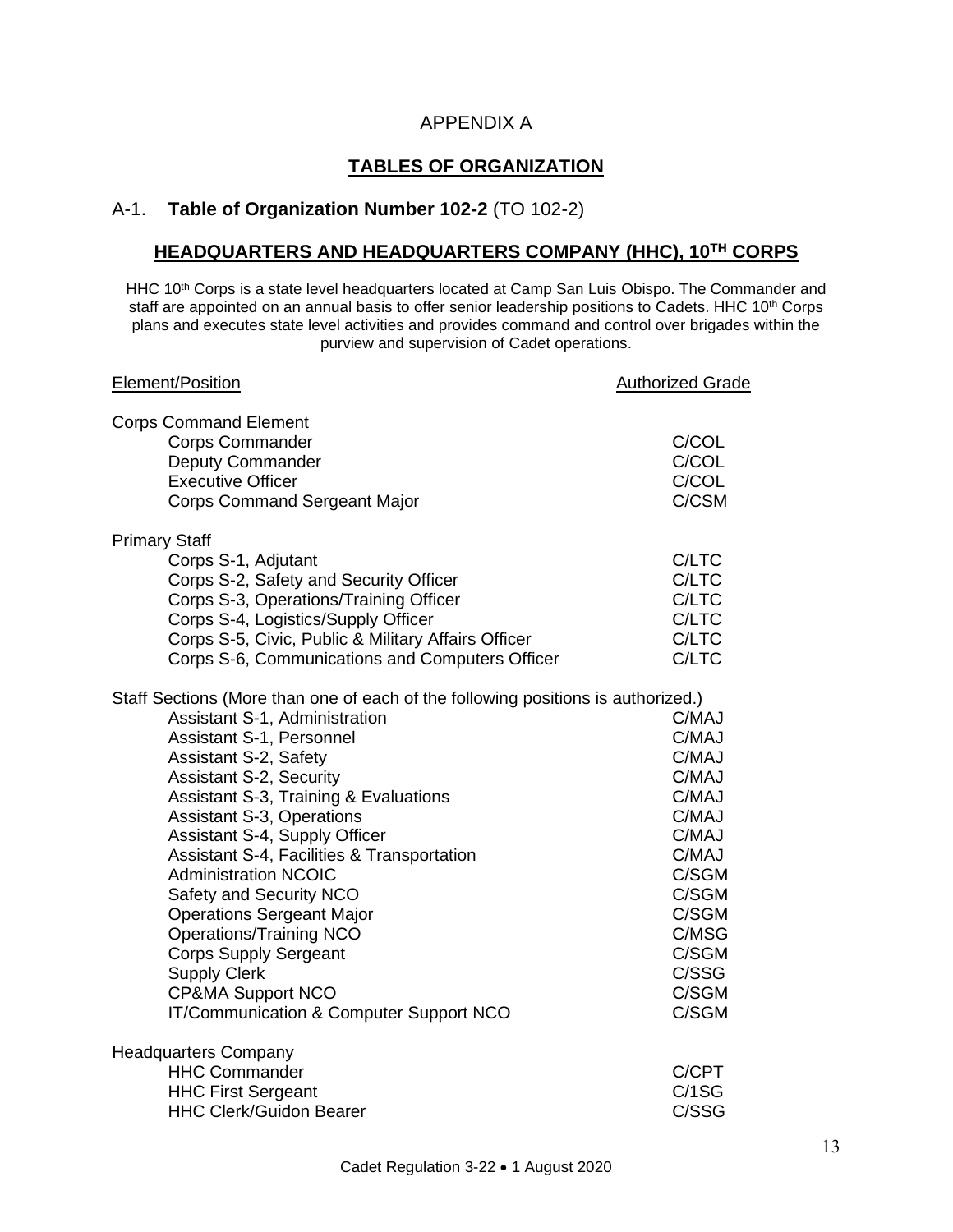# A-2. **Organizational Chart – TO 102-2.**



Note that subordinate brigade, regimental, battalion, company, and detachment level organizations may be temporarily activated in support of 10<sup>th</sup> Corps activities with the approval of the adult 10<sup>th</sup> Corps Advisor.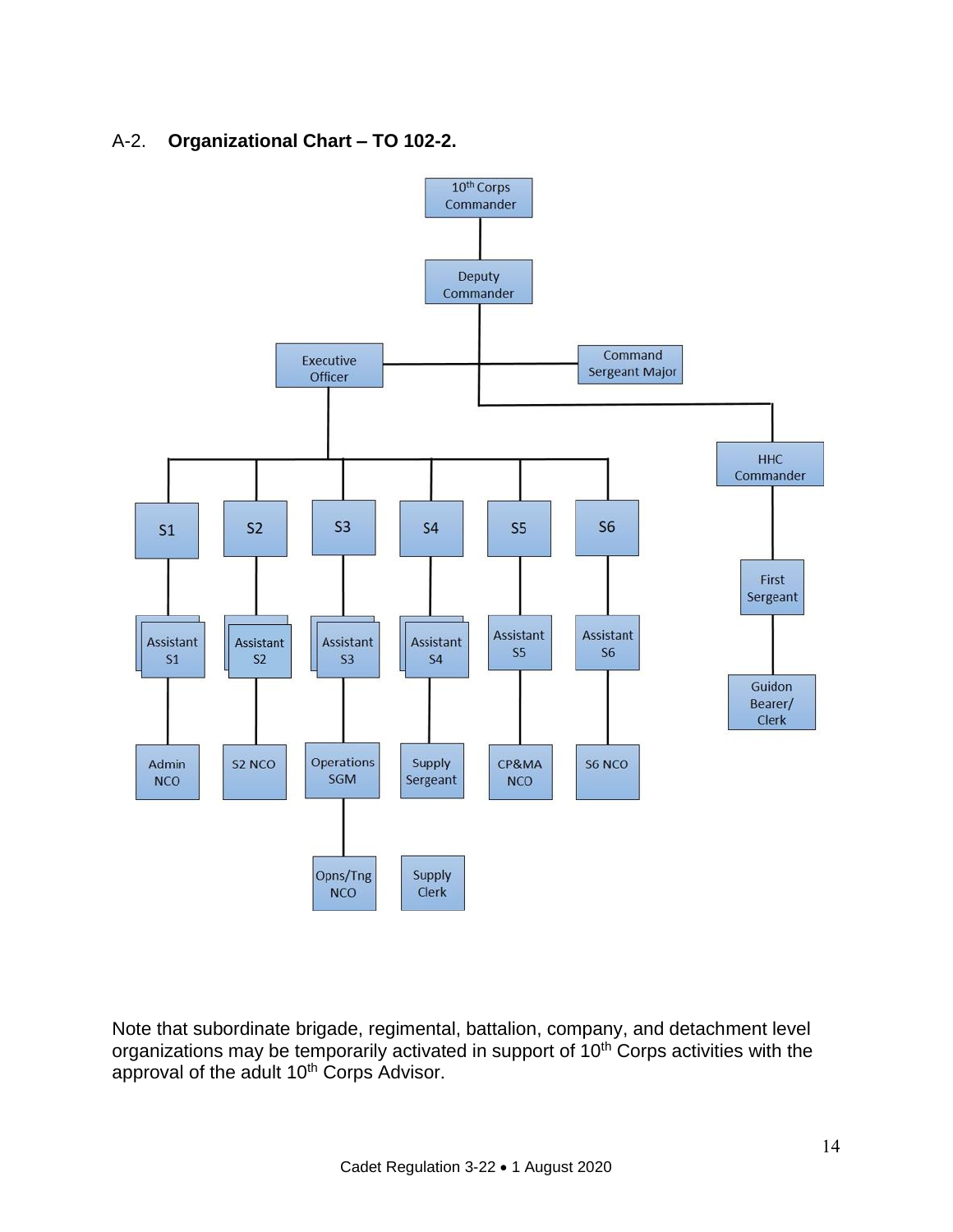# A-3. **Table of Organization Number 102-1** (TO 102-1)

### **HEADQUARTERS AND HEADQUARTERS COMPANY (HHC), CADET BRIGADE**

Brigade HHC are geographically assigned throughout California. Brigades are authorized where total strength exceeds 400 Cadets, or when otherwise designated by XO, CACC.

### Element/Position **Authorized Grade**

| <b>Brigade Command Element</b>                        |       |
|-------------------------------------------------------|-------|
| <b>Brigade Commander</b>                              | C/COL |
| Deputy Commander*                                     | C/LTC |
| <b>Executive Officer</b>                              | C/LTC |
| <b>Brigade Command Sergeant Major</b>                 | C/CSM |
| <b>Primary Staff</b>                                  |       |
| Brigade S-1, Adjutant                                 | C/MAJ |
| Brigade S-2, Security & Safety Officer                | C/MAJ |
| Brigade S-3, Operations/Training Officer              | C/MAJ |
| Brigade S-4, Logistics/Supply Officer                 | C/MAJ |
| Brigade S-5, Civic, Public & Military Affairs Officer | C/MAJ |
| Brigade S-6, IT/Communication & Computer Officer      | C/MAJ |
| ** Staff Sections                                     |       |
| <b>Assistant S-1, Personnel</b>                       | C/CPT |
| <b>Administration NCOIC</b>                           | C/MSG |
| Assistant S-2, Safety and Security                    | C/CPT |
| <b>Safety and Security NCO</b>                        | C/MSG |
| <b>Assistant S-3, Training Officer</b>                | C/CPT |
| <b>Brigade Operations/Training NCO</b>                | C/SGM |
| <b>Assistant S-4, Supply Officer</b>                  | C/CPT |
| <b>Brigade Supply Sergeant</b>                        | C/MSG |
| <b>Assistant S-5, CP&amp;MA Officer</b>               | C/CPT |
| <b>CP&amp;MA Support NCO</b>                          | C/MSG |
| Assistant S-6, IT/C&C Officer                         | C/CPT |
| IT/Communication & Computer Support NCO               | C/MSG |
| <b>Brigade Headquarters Company</b>                   |       |
| <b>HHC Commander</b>                                  | C/CPT |
| ***HHC First Sergeant                                 | C/1SG |
| ***HHC Clerk/Guidon Bearer                            | C/SSG |

\*Authorized in brigades exceeding 1,000 Cadets.

\*\*Optional, as determines by Brigade Commander and Brigade Advisor. Additional assistants may be assigned as needed for efficient management of workload in larger brigades.

\*\*\*Optional.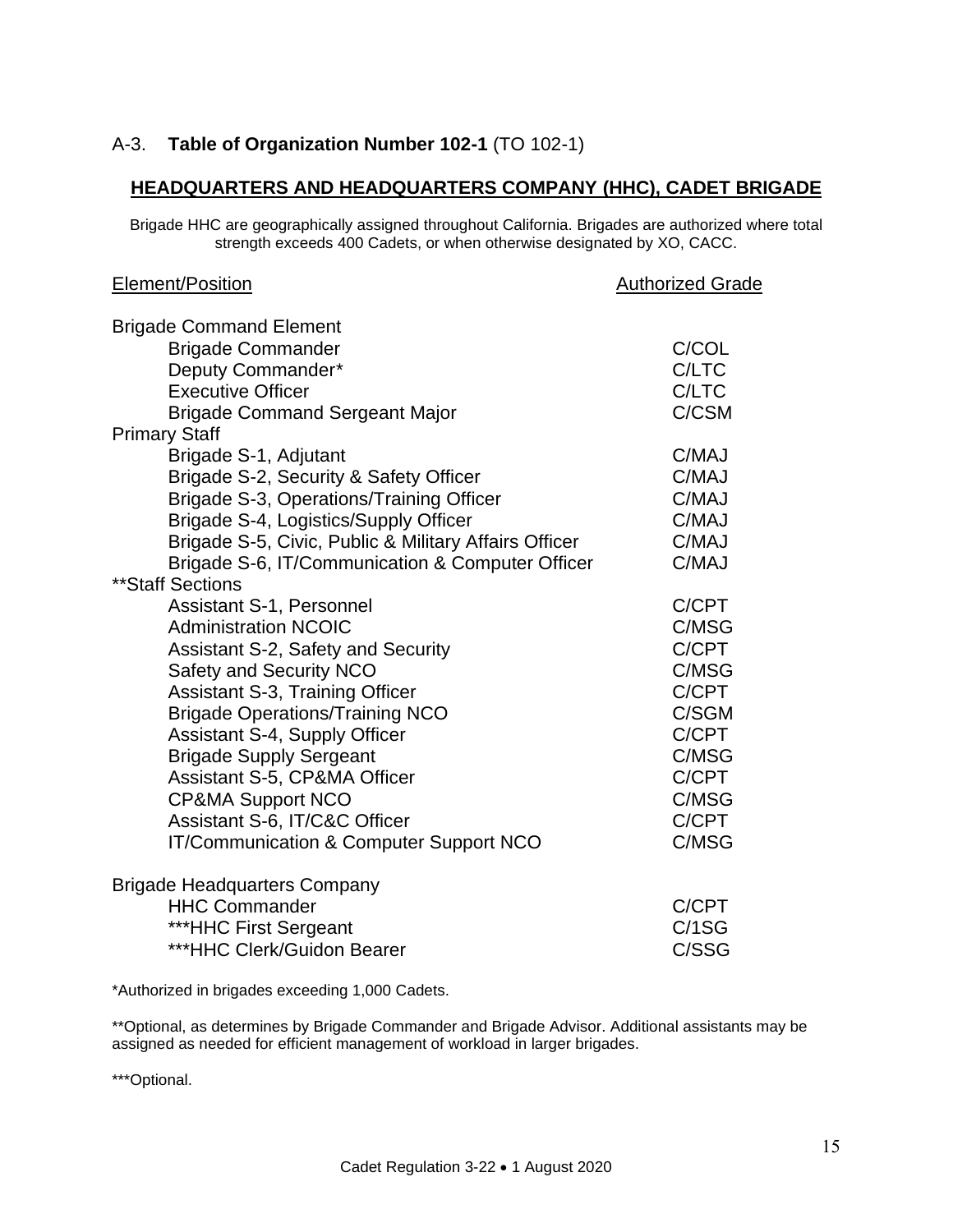# A-4. **Organizational Chart – TO 102-1.**

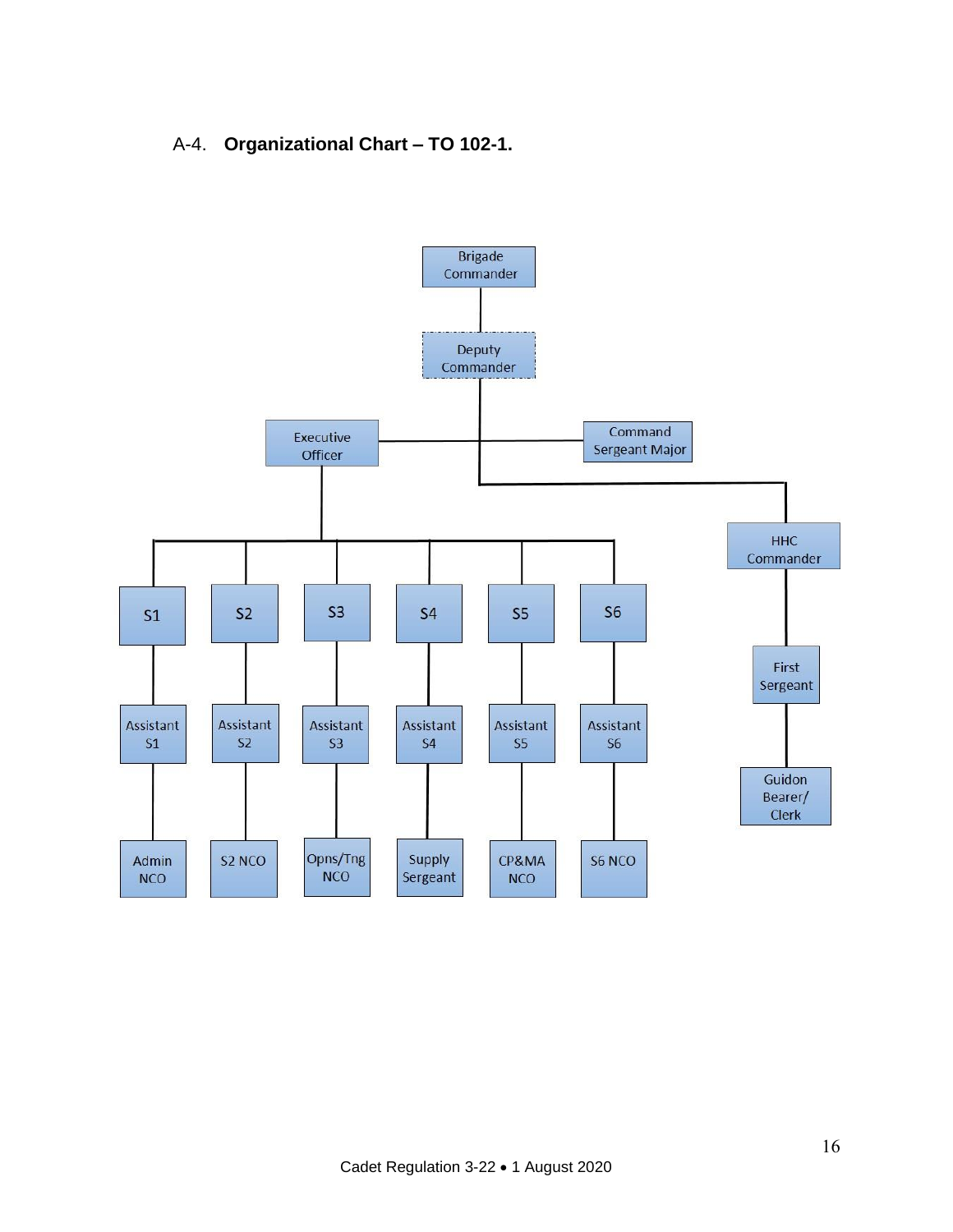# A-5. **Table of Organization Number 102-3** (TO 102-3)

### **HEADQUARTERS SECTION, CADET REGIMENT**

Regiments are geographically assigned where needed. Regiments are authorized where total strength exceeds 170 Cadets, and when specifically designated by XO, CACC. \*\*\*

| Element/Position                                         | <b>Authorized Grade</b> |
|----------------------------------------------------------|-------------------------|
| <b>Regimental Command Element</b>                        |                         |
| <b>Regimental Commander</b>                              | C/LTC^                  |
| <b>Executive Officer</b>                                 | C/MAJ                   |
| <b>Regimental Command Sergeant Major</b>                 | C/CSM                   |
| <b>Regimental Primary Staff</b>                          |                         |
| Regimental S-1, Adjutant                                 | C/MAJ                   |
| Regimental S-2, Security & Safety Officer                | C/MAJ                   |
| Regimental S-3, Operations/Training Officer              | C/MAJ                   |
| Regimental S-4, Logistics/Supply Officer                 | C/MAJ                   |
| Regimental S-5, Civic, Public & Military Affairs Officer | C/MAJ                   |
| Regimental S-6, IT/Communications & Computer Officer     | C/MAJ                   |
| <b>Staff Sections</b>                                    |                         |
| <b>Administration NCOIC</b>                              | C/SGM                   |
| <b>Assistant S-3, Training Officer</b>                   | C/CPT                   |
| <b>Operations/Training NCO</b>                           | C/SGM                   |
| <b>Logistics NCO</b>                                     | C/MSG                   |
| Civic, Public & Military Affairs Support NCO             | C/SFC                   |
| IT/Communications & Computer Support NCO                 | C/SFC                   |
| <b>Headquarters Company</b>                              |                         |
| <b>HHC Commander</b>                                     | C/CPT                   |
| <b>HHC First Sergeant</b>                                | C/1SG                   |
| <b>HHC Clerk/Guidon Bearer</b>                           | C/SSG                   |
|                                                          |                         |

\*\*\*Cadet Regiments may be authorized by HQ CACC when combined strength of 170 Cadets has **not** been reached. In such cases, this TO will be used as a guide for assignment of all personnel on an additional duty basis, without activation of a regimental headquarters as a separate unit.

^Summer Encampment Regimental Commanders may hold the rank of C/COL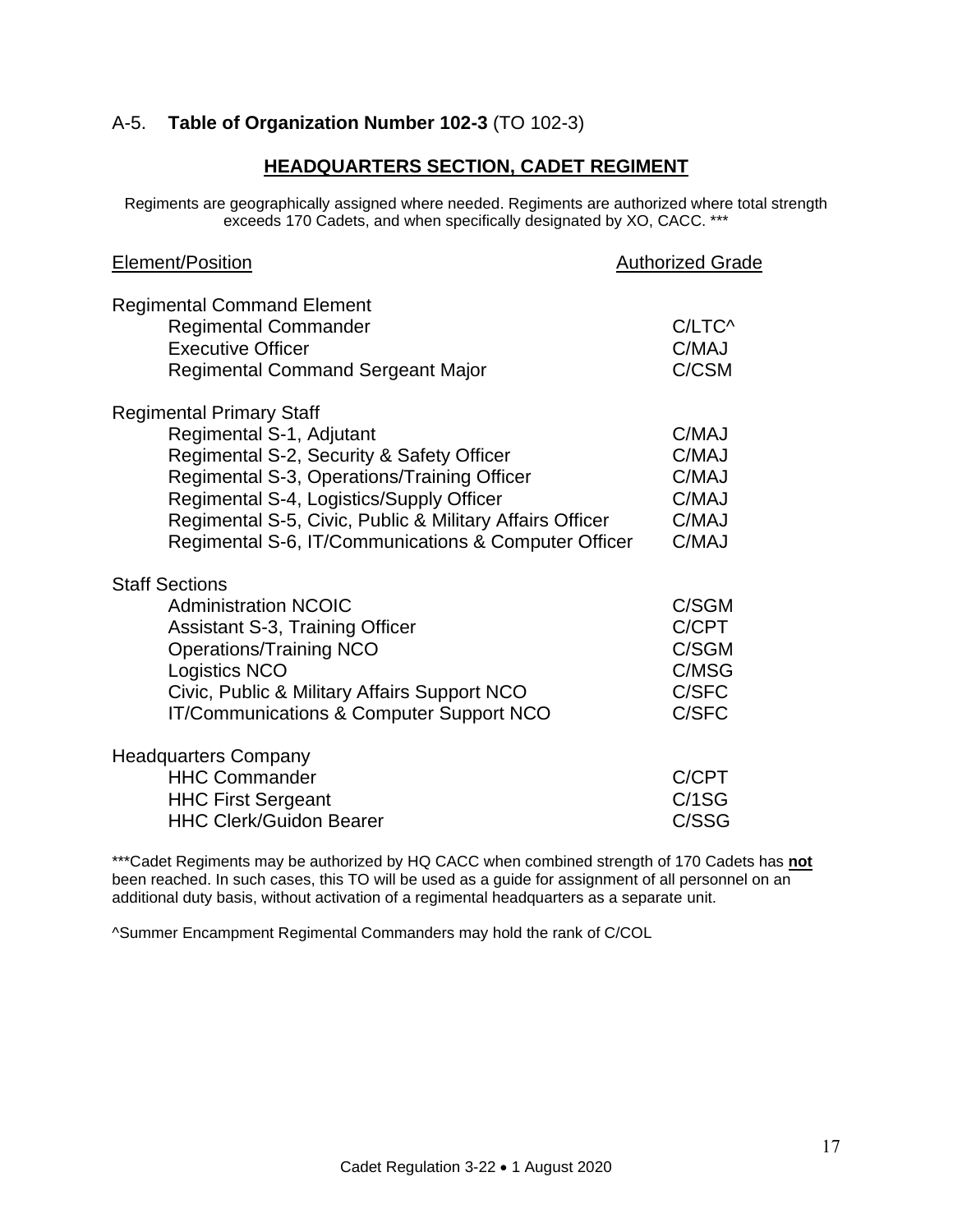# A-6. **Organizational Chart – TO 102-3.**

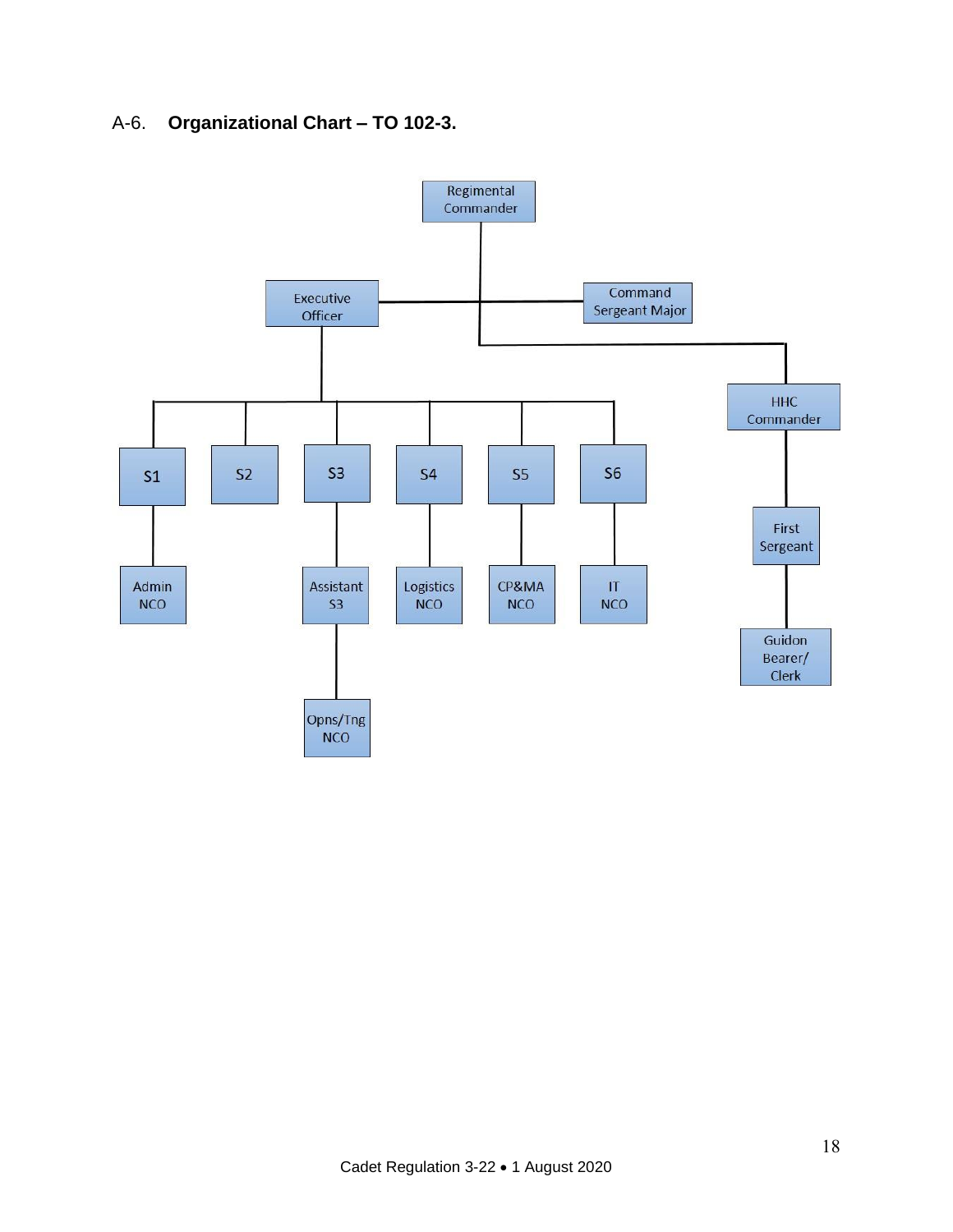# A-7. **Table of Organization Number 102-3A** (TO 102-3A).

# **MILITARY INSTITUTE ORGANIZATION AUGMENTATION**

Menu. Military Institutes may develop their own TO per para 4-3. In addition to the positions authorized in TO 102.3, military institutes with at least 170 Cadets may select extra staff positions from the menu below. Multiples of the same position are authorized (i.e. add 2 C/CPT Asst Regt S-1s). The number of total positions may not exceed those authorized in the appropriate paragraph, A-10.1 through A-10.3.

Position & Authorized Grades in Addition to TO 102-3 Deputy Regimental Commander - C/LTC Regimental Honor Council Chair - C/MAJ, C/CPT, C/1LT, C/CSM, C/MSG, C/SFC Assistant Regimental S-1 - C/CPT, C/1LT Assistant Regimental S-2 - C/1LT Regimental Sergeant of the Guard - C/MSG, C/SFC Assistant Regimental S-3 - C/CPT, C/1LT Regimental S3 NCO - C/SGM, C/MSG, C/SFC, C/SSG Assistant Regimental S-4 - C/CPT, C/1LT Assistant Regimental S-4 - C/SFC Assistant Regimental S-5 - C/CPT, C/1LT Assistant Regimental S-5 NCO - C/SSG Assistant Regimental S-6 - C/CPT, C/1LT Assistant Regimental S-6 NCO - C/SSG Regimental S8 - C/MAJ, C/CPT, C/1LT Assistant Regimental S8 – C/CPT, C/1LT Regimental Band Commander - C/MAJ, C/CPT Regimental Band Senior Enlisted Advisor - C/SGM Regimental Band S1 - C/CPT Regimental Band S3 - C/CPT Regimental Band S4 - C/CPT Regimental Band S5 - C/CPT Regimental Band S1 NCO - C/MSG, C/SFC Regimental Band S2 NCO - C/MSG, C/SFC Regimental Band S3 NCO - C/MSG, CSFC Regimental Band Supply Sergeant - C/MSG, C/SFC Regimental Band CPM NCO - C/MSG, C/SFC

A-10.1. Military institutes with at least 170 but fewer than 500 Cadets may add the following number of staff positions (from the menu above) to their regimental structure.

| C/MAJ | $\sim$ $\sim$ $\sim$<br>D<br>ັ<br>ີ | ---<br><u>.</u> | /SGM<br>ີ | C/MSG<br>ັ | $C$ $C$ $C$<br>ب رب<br>ີ | $\sim$ $\sim$ $\sim$<br>აას<br>ີ |
|-------|-------------------------------------|-----------------|-----------|------------|--------------------------|----------------------------------|
|       |                                     |                 |           |            | $\overline{\phantom{a}}$ | -                                |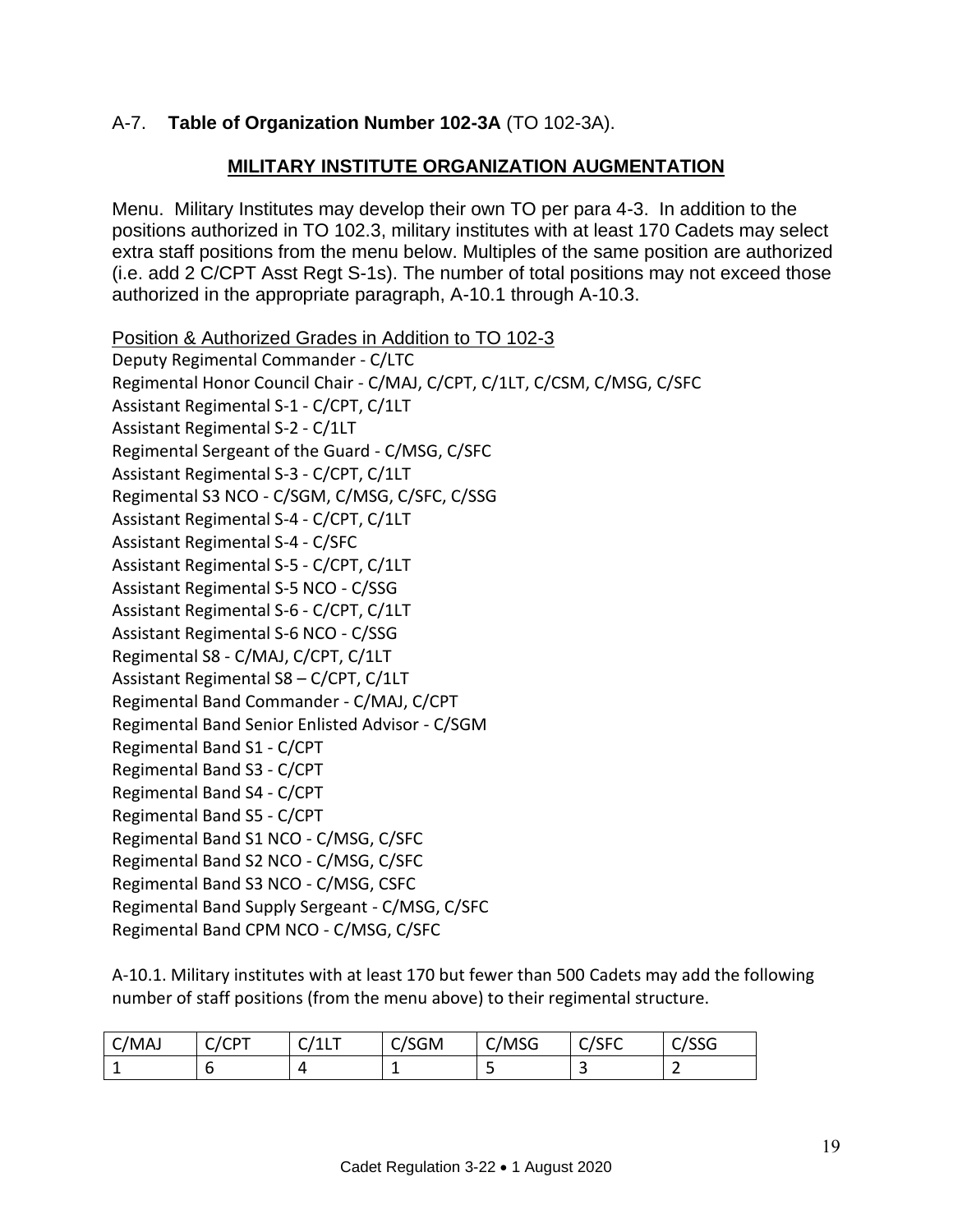A-10.2. Military institutes with at least 500 but fewer than 1000 Cadets may add the following number of staff positions (from the menu above) to their regimental structure.

| C/MAJ | C/CPT<br>ີ<br>ີ | $\Gamma$ $\Gamma$ $/11$ $\tau$<br>.<br>ັ | C/SGM | C/MSG | C/SFC | $\sim$ $\sim$ $\sim$<br>აას |
|-------|-----------------|------------------------------------------|-------|-------|-------|-----------------------------|
| -     | ∸∸              |                                          | -     | -- -  |       |                             |

A-10.3. Military institutes with at least 1000 Cadets may add the following number of staff positions (from the menu above) to their regimental structure.

| , <i>,</i> , ,<br>ᄓ<br>ີ | C/MAJ<br>______ | $\sqrt{2}$<br>◡<br>ີບເ<br>ີ | -<br>$14.1$ $-$<br>ີ<br>--- | /SGM<br>-<br>ີ | C/MSG                | $\sim$ $\sim$ $\sim$<br>ີ<br>ט ו ט | $\sim$ lee $\sim$<br>טככי<br>ີ |
|--------------------------|-----------------|-----------------------------|-----------------------------|----------------|----------------------|------------------------------------|--------------------------------|
| -                        | 4               | 14                          |                             |                | $\overline{ }$<br>14 |                                    |                                |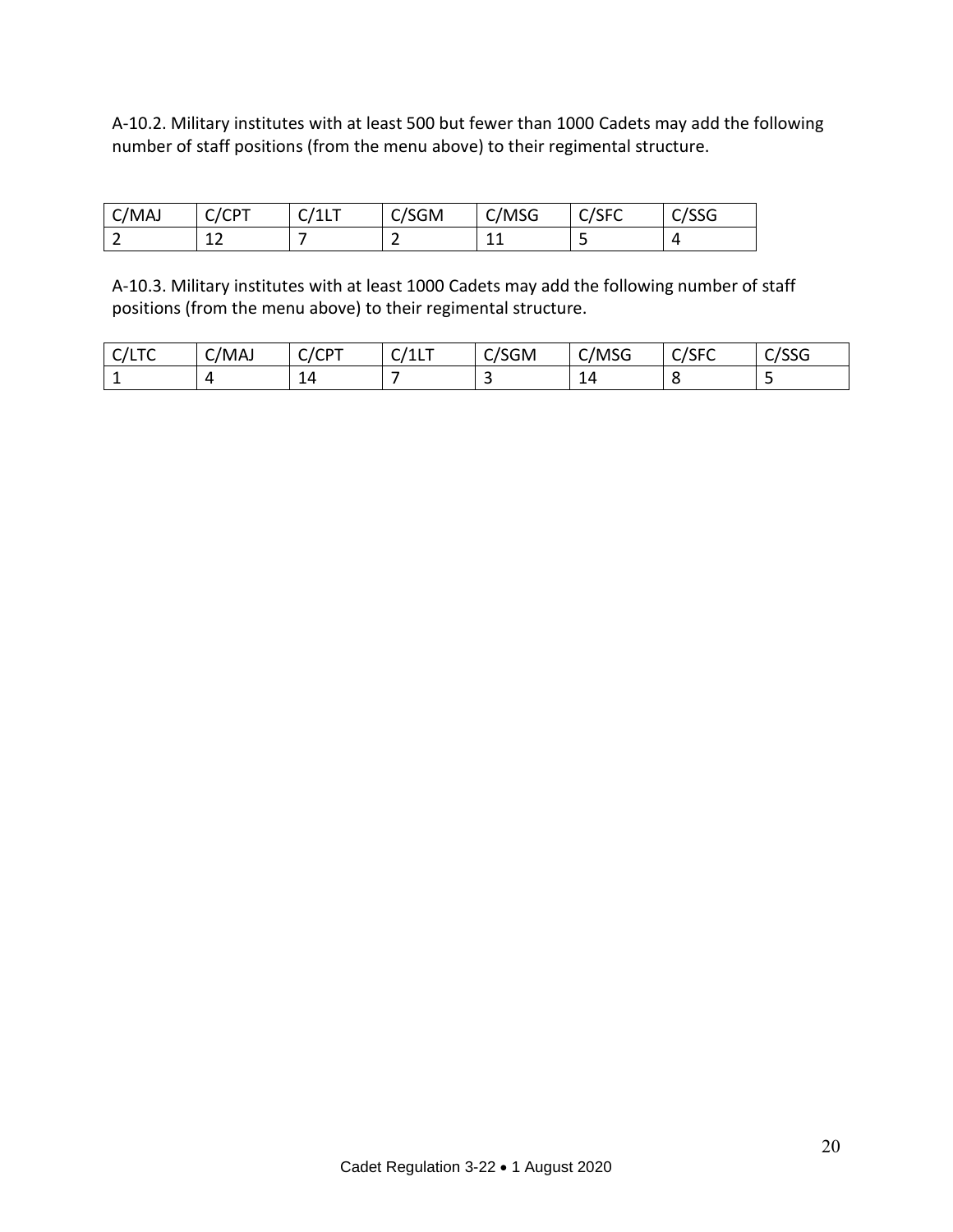# A-8. **Table of Organization Number 102-4** (TO 102-4).

# **BATTALION HEADQUARTERS SECTION, CADET BATTALION**

Battalion HQ are assigned to a school or within a brigade if large numbers justify an intermediate headquarters. A battalion is authorized where total Strength is at least 77 Cadets.)

| <b>Element/Position</b>                                                                                                                                                                                                                                                             | <b>Authorized Grade</b>                            |
|-------------------------------------------------------------------------------------------------------------------------------------------------------------------------------------------------------------------------------------------------------------------------------------|----------------------------------------------------|
| <b>Command Element</b><br><b>Battalion Commander</b><br><b>Executive Officer</b><br><b>Battalion Command Sergeant Major</b>                                                                                                                                                         | C/LTC<br>C/MAJ<br>C/CSM                            |
| <b>Primary Staff</b><br>Battalion S-1, Adjutant<br>Battalion S-2, Safety and Security Officer<br>Battalion S-3, Training Officer<br>Battalion S-4, Supply Officer<br>Battalion S-5, Civic, Public & Military Affairs Officer<br>Battalion S-6, Communications and Computers Officer | C/CPT<br>C/1LT<br>C/CPT<br>C/CPT<br>C/CPT<br>C/1LT |
| <b>Staff Sections</b><br>*Assistant S-1, Personnel<br><b>Administration NCOIC</b><br><b>Administration Specialist</b><br><b>Headquarters Clerk/Guidon Bearer</b>                                                                                                                    | C/1LT<br>C/MSG<br>C/SFC<br>C/SSG                   |
| *Assistant S-2, Safety & Security                                                                                                                                                                                                                                                   | C/1LT                                              |
| *Safety and Security NCO                                                                                                                                                                                                                                                            | C/SFC                                              |
| Assistant S-3, Test & Evaluations                                                                                                                                                                                                                                                   | C/CPT                                              |
| *Assistant S-3, Range Officer                                                                                                                                                                                                                                                       | C/1LT                                              |
| <b>Battalion Operations/Training NCO</b>                                                                                                                                                                                                                                            | C/SGM                                              |
| *Assistant S-4, Assistant Supply Officer                                                                                                                                                                                                                                            | C/1LT                                              |
| <b>Battalion Supply Sergeant</b>                                                                                                                                                                                                                                                    | C/MSG                                              |
| <b>Supply Specialist</b>                                                                                                                                                                                                                                                            | C/SFC                                              |
| *Civic, Public & Military Affairs Support NCO                                                                                                                                                                                                                                       | C/SFC                                              |
| *Communication & Computer Support NCO                                                                                                                                                                                                                                               | C/SFC                                              |

\*Optional, as determined by Battalion Commander and Commandant of Cadets.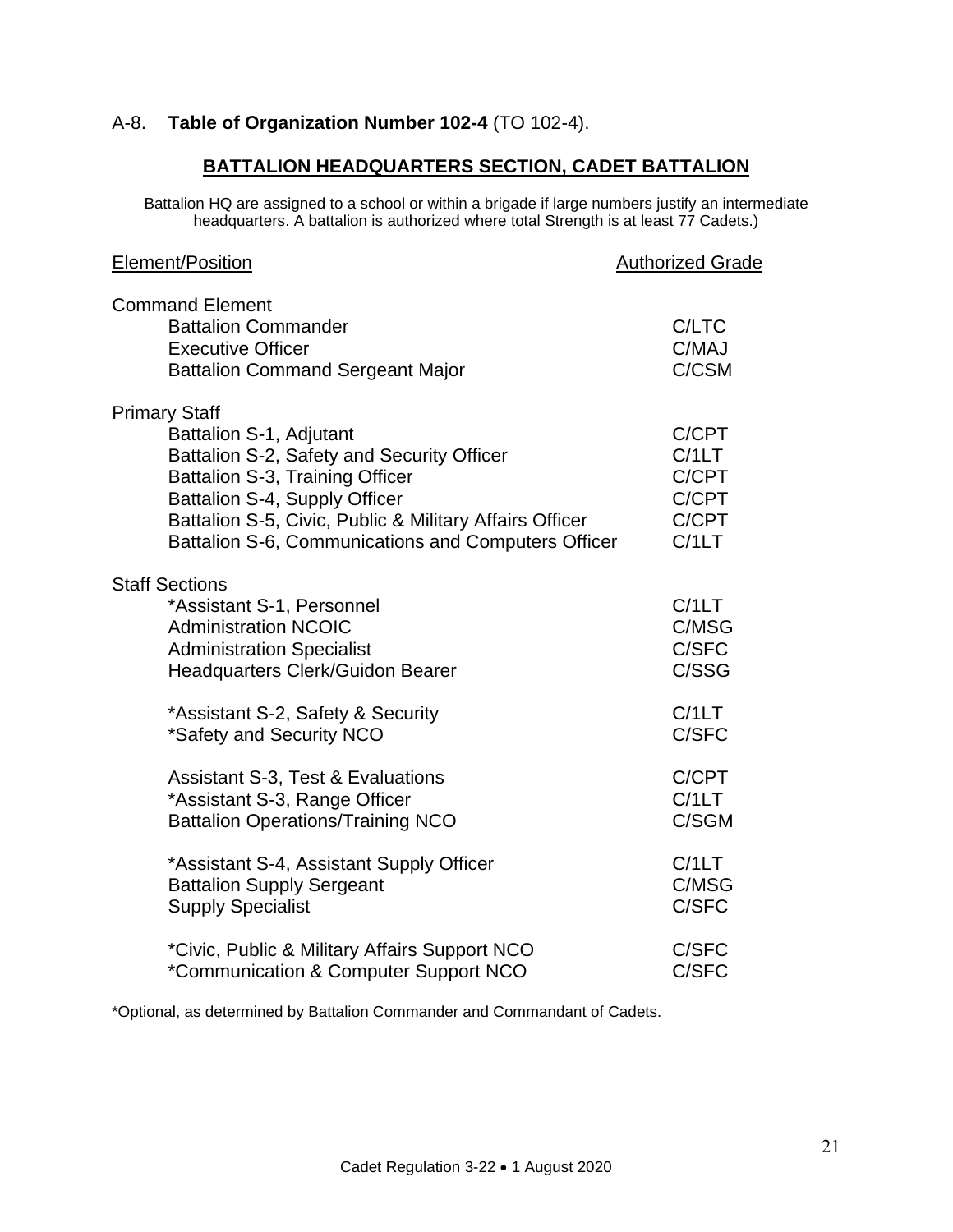# A-9. **Organizational Chart – TO 102-4.**

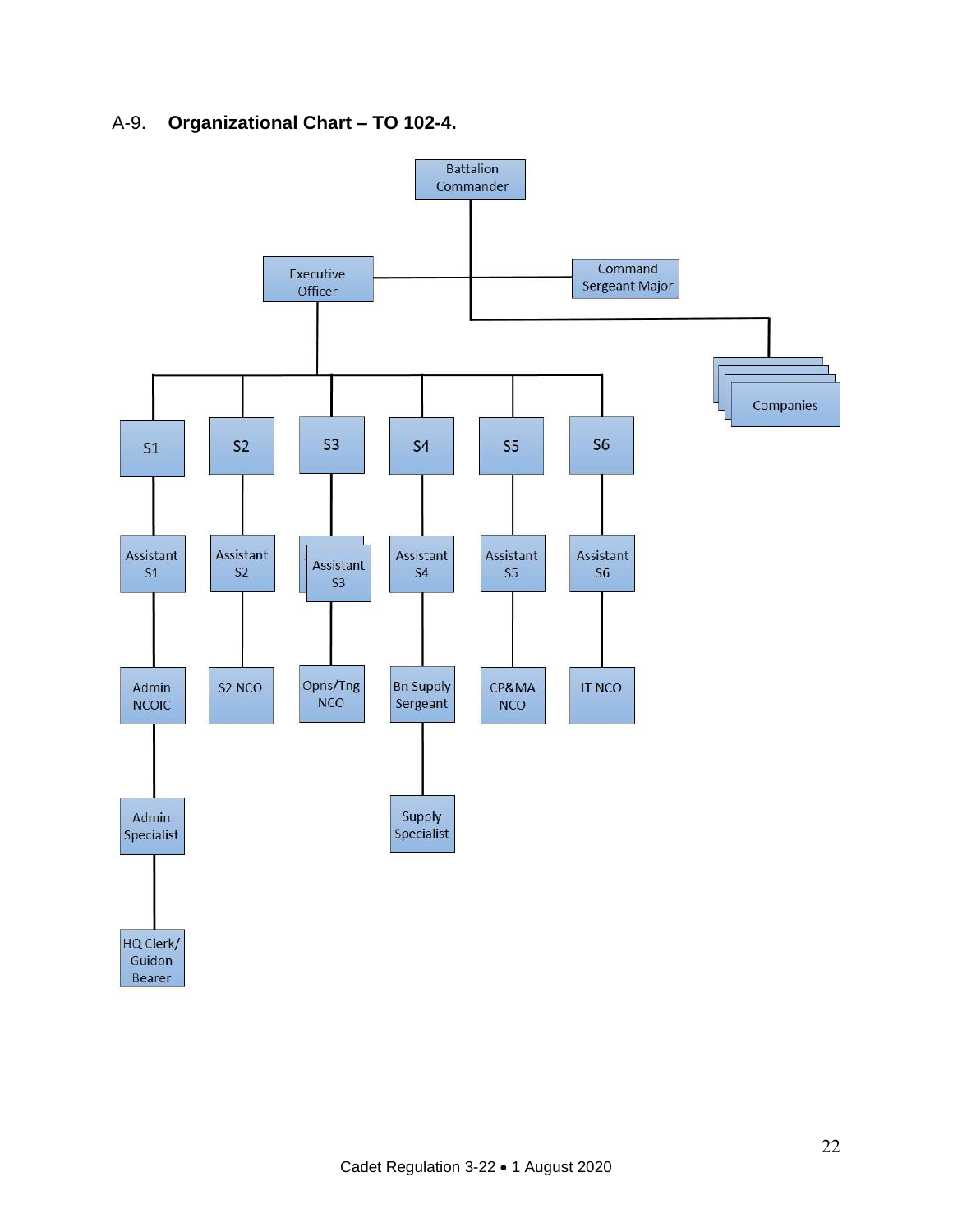# A-10. **Table of Organization Number 102-5** (TO 102-5).

| <b>Position</b>                       | <b>Authorized Grade</b> | <b>Number of Positions Authorized</b> |
|---------------------------------------|-------------------------|---------------------------------------|
| <b>Company Commander</b>              | C/CPT                   |                                       |
| <b>Executive Officer</b>              | C/1LT                   |                                       |
| **Administrative Officer              | C/2LT                   |                                       |
| **Admin NCO                           | C/SSG                   |                                       |
| ** Safety & Security Officer          | C/2LT                   |                                       |
| **Training Officer                    | C/2LT                   |                                       |
| **Supply Officer                      | C/2LT                   | 1                                     |
| ** Civic, Public & Military Relations |                         |                                       |
| Officer                               | C/2LT                   |                                       |
| <i>**</i> Communications/IT Officer   | C/2LT                   |                                       |
| <b>First Sergeant</b>                 | C/1SG                   |                                       |
| *Supply Sergeant                      | C/SFC                   |                                       |
| Company Clerk/Guidon Bearer           | C/SSG                   |                                       |
| *Armorer/Support NCO                  | C/SGT                   |                                       |
| <b>Platoon Leader</b>                 | C/2LT                   | 1 for each platoon                    |
| <b>Platoon Sergeant</b>               | C/MSG                   | 1 for each platoon                    |
| <b>Squad Leader</b>                   | C/SSG                   | 1 for each squad                      |
| <b>Assistant Squad Leader</b>         | C/SGT                   | 1 for each squad                      |

# **COMPANY, PLATOON AND SQUAD ORGANIZATION**

\*\*Optional. Only authorized for companies in schools with less than 77 Cadets and no battalion headquarters.

\*Optional, as determined by Company Commander and Commandant of Cadets.

Squads consist of between 5 and 11 Cadets and one Squad Leader (Assistant Squad Leaders are considered part of the 5-11 Cadets).

Platoons consist of at least two squads and a platoon headquarters, and therefore consist of at least 14 Cadets.

Companies consist of at least two platoons, and a company headquarters with at least 4 Cadets, and therefore companies consist of at least 32 Cadets.

Since the California Cadet Corps is a leadership training program, ranks authorized for positions indicated in the Tables of Organizations are the maximum authorized and are not required for such an assignment. As an example, a Cadet lieutenant can be assigned any position from platoon leader to brigade commander. Cadets are not to be promoted to authorized TO billet ranks unless and until they have met all promotion requirements specified in CR 1-5.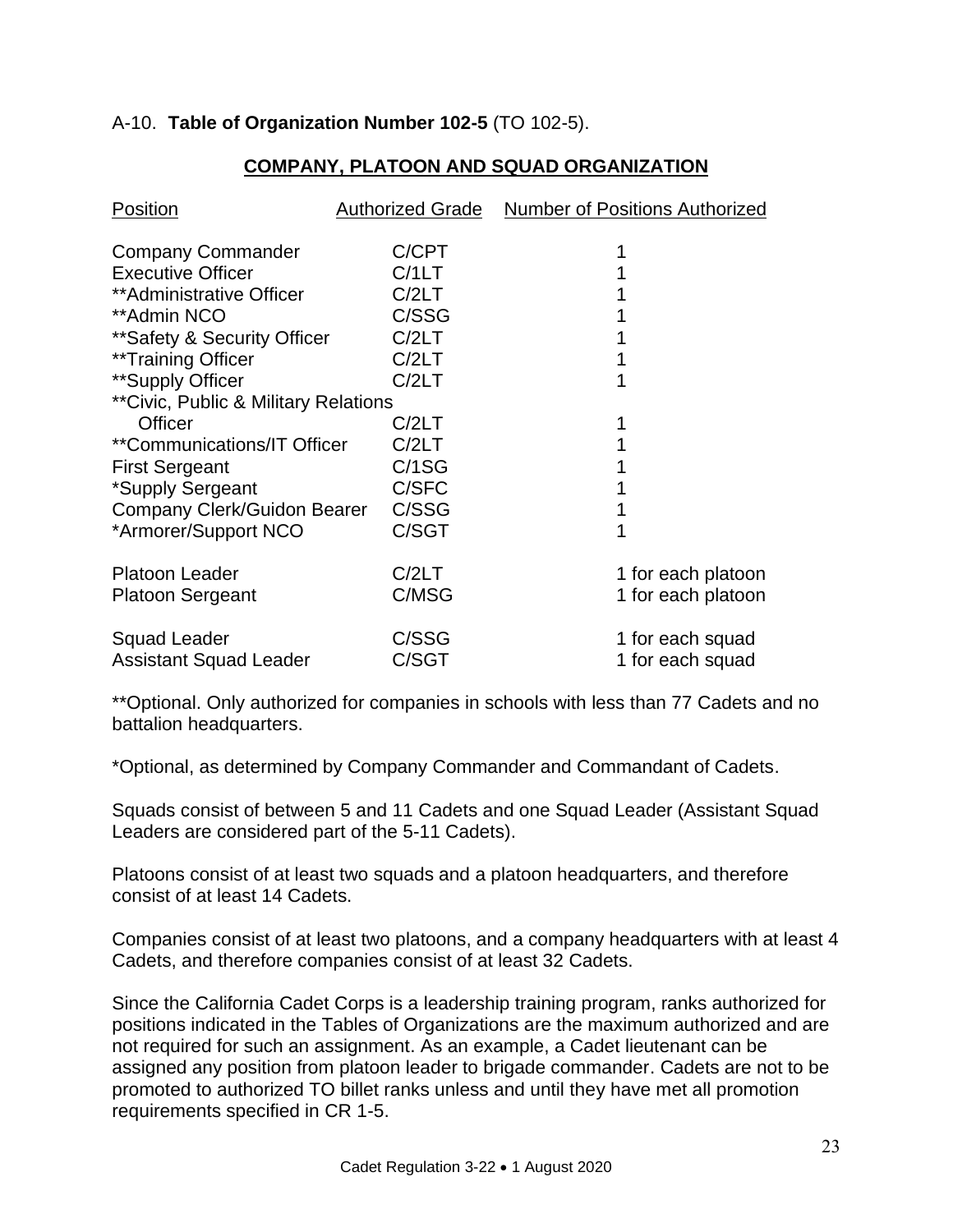# **APPENDIX B**

# **PERSONNEL DUTIES AND RESPONSIBILITIES**

# **1. Corps/Brigade/Regimental/Battalion/Company Command Element**

### a. **Commander**

- (1) Commands the unit
	- conducts unit formations
	- leads the unit in accomplishment of assigned missions/projects
	- **•** prioritizes assigned missions of subordinate units
	- takes action to insure maintenance of high morale throughout the unit
	- determines scope of unit command inspection programs; conducts command inspections
- (2) Implements unit discipline policy and program

 (3) Provides instruction and counseling to subordinate commanders concerning command and leadership

### b. **Executive Officer**

 (1) Is prepared to assume command of the unit in the absence of the Commander or Deputy Commander (if assigned)

- (2) Supervises staff operations and activities
	- **•** provides instruction and counseling to assigned staff officers on scope of staff functions and effective staff communications
	- insures proper lateral staff coordination and communications are employed
	- designates appropriate staff section to conduct project planning or to coordinate actions of subordinate units during project planning and execution
	- makes recommendations to unit commander on staff officer appointment and retention
- (3) Coordinates command inspection program
- (4) Assists unit commander as required

### c. **Corps/Brigade/Regimental/Battalion Command Sergeant Major**

- (1) Senior non-commissioned officer representative and advisor to the commander, especially in matters of training and discipline
- (2) Designs and implements unit NCO development programs
- (3) Responsible for day-to-day management of the headquarters office
- (4) Assists S-2 in proper implementation of the safety program
- (5) Administrative assistant to the unit commander as required
- (6) Manages accountability activities
- (7) Manages formations and ceremonies

# **2. Corps/Brigade/Regimental/Battalion/Company S-1 Section:**

a. Adjutant

- (1) Performs duties of adjutant in formations
- (2) Authenticates orders and permanent orders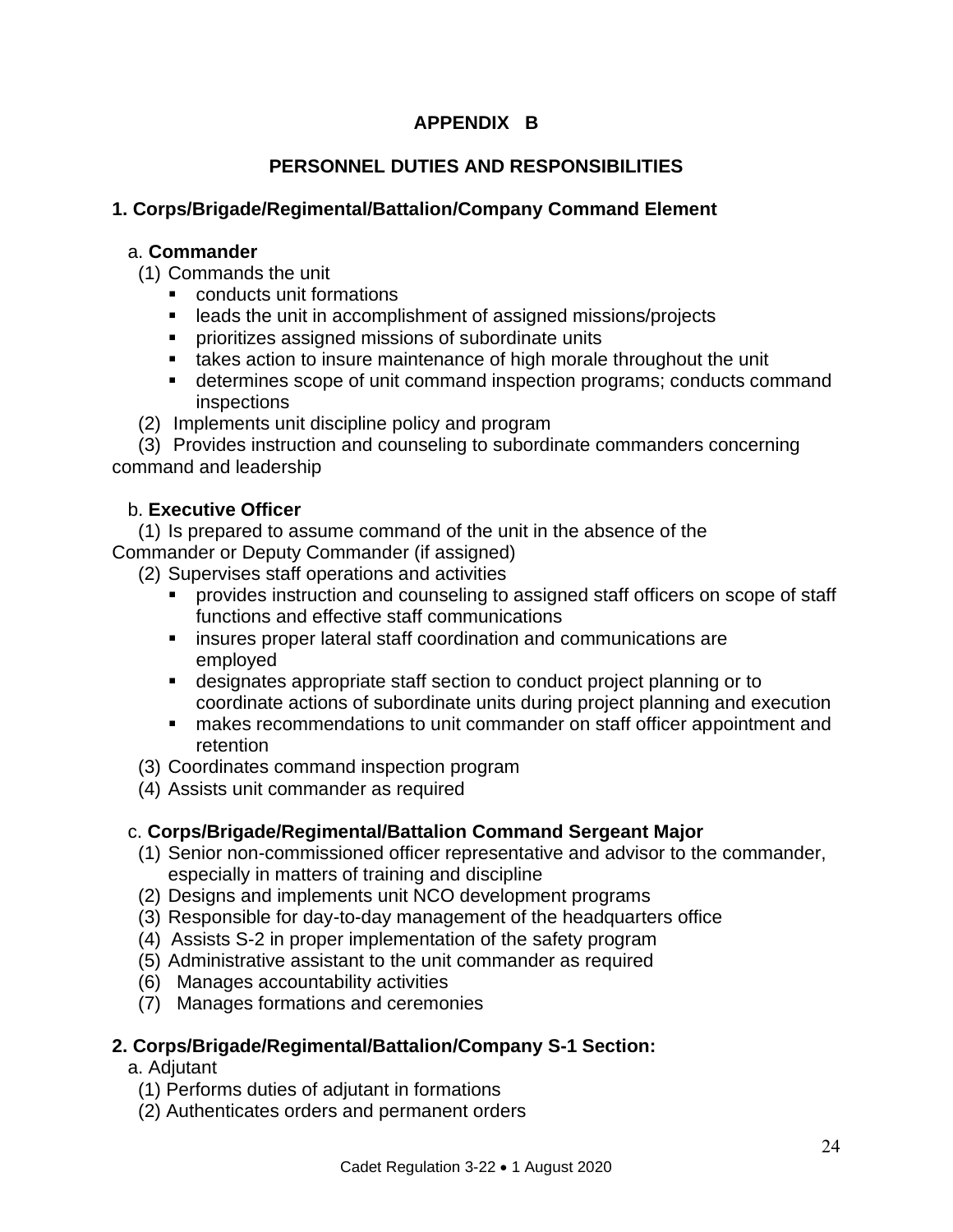(3) Reviews for policy and format correspondence initiated by the unit headquarters and releases correspondence as directed by the commander

(4) Manages awards and decorations program

 (5) Organizes and executes morale development/morale and religious/chaplain support activities

b. Personnel Services

(1) Supervises maintenance of personnel records

 (2) Obtains from S-3 section the estimated personnel requirements to support brigade activities and takes action to fill requirement

 (3) Receives, consolidates and prepares for submission to higher headquarters monthly strength and activities report

c. Administrative Services

(1) Prepares and publishes orders and permanent orders

 (2) Prepares correspondence originating from command group and S-1; assists other staff sections in preparation of correspondence

(3) Responsible for reproduction of necessary materials to support the HQ

(4) Maintains headquarters functional filing system

d. S-1 Section Responsibilities

 (1) Provides staff assistance visits to support subordinate units in maintenance of personnel and administrative records

 (2) Conducts/participates in workshops on administrative/personnel management functions within the brigade

### **3. Corps/Brigade/Regimental/Battalion/Company S-2 Section:**

a. Advise the commander on matters of security and safety

(1) Safety Services

- Perform risk assessments for field operations and events
- Develop and implement safety plans for Cadet Corps events
- Develop and implement medical service plans at events, including sick call procedures, medication management/administration protocols, and plans for treatment of minor and major injuries and illnesses at events
- Coordinate Cadet Corps personnel for school and community emergency response teams for natural disasters and other crises

(2) Security Services

- Develop and implement guard duty/Cadet patrol at Cadet Corps events
- **Provide for security of Cadet Corps uniforms, supplies, and equipment and** storage areas, training areas, ranges, and logistics equipment

### **4. Corps/Brigade/Regimental/Battalion/Company S-3 Section:**

a. Operations Services

 (1) Conducts planning/coordination necessary to implement unit competitive programs, field activities and leadership schools

(2) Produces necessary training resources (aids) for activities

(3) Drafts/produces training schedules for programs and activities

 (4) Obtains use of training areas, facilities and ranges as required to support training activities

(5) Identifies support personnel requirements for activities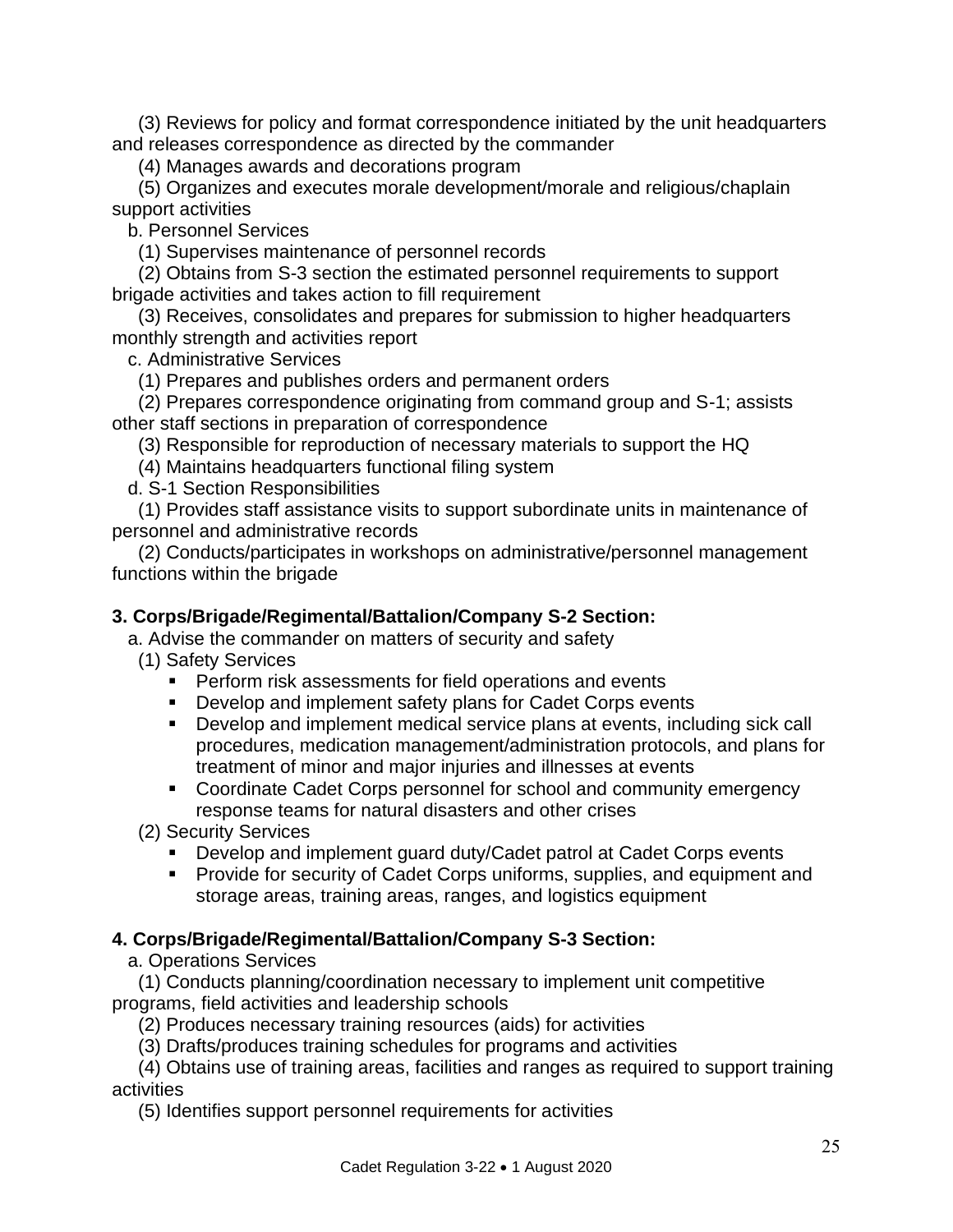b. Training Services

(1) Provides guidance to assigned units to implement State Curriculum

(2) Provides guidance to assigned units for utilization of training resources

(3) Plans, conducts training management seminars/workshops

c. S-3 Section Responsibilities

(1) Coordinates with XO on schedule for command inspections of subordinate units

# **5. Corps/Brigade/Regimental/Battalion/Company S-4 Section:**

a. Supply Services

(1) Conducts periodic inventories of property

(2) Requisitions, receives, and stores supplies issued to the organization

 (3) Prepares staff recommendations for unit commander regarding lateral transfer of supplies from one subordinate unit to another

(4) Requisitions and stocks the awards necessary to implement the awards program

 (5) Maintains headquarters personnel individual clothing records (if not already maintained by the home unit)

(6) Maintains unit property book stock records

(7) Maintains Voucher File

(8) Maintains Temporary Hand Receipts

b. Logistics Services

 (1) Plans, coordinates, and executes the logistics support necessary to support unit activities

c. S-4 Section Responsibilities

 (1) Makes staff assistance visits to subordinate units to give advice concerning supply records and inventorying

(2) Conducts workshops for subordinate units in supply management

# **6. Corps/Brigade/Regimental/Battalion/Company S-5 Section:**

a. Section Responsibilities

 (1) Prepares and releases (at order of commander) Press/Media Releases for activities

(2) Invites distinguished guests/press to unit activities

(3) Coordinates support of community service activities

 (4) Develops/maintains a listing of local press/media and other appropriate community contacts

 (5) Conducts community service program workshops and press/distinguished guest invitation workshops for subordinate units

 (6) Manages unit social media presence (Facebook, Twitter, Instagram, YouTube, etc)

 (7) Takes photos or videos of cadet operations and activities and maintains an archive for historical purposes

# **7. Corps/Brigade/Regimental/Battalion/Company S-6 Section:**

a. Section Responsibilities

 (1) Advise the commander on Information Technology, Communication Electronics and Computers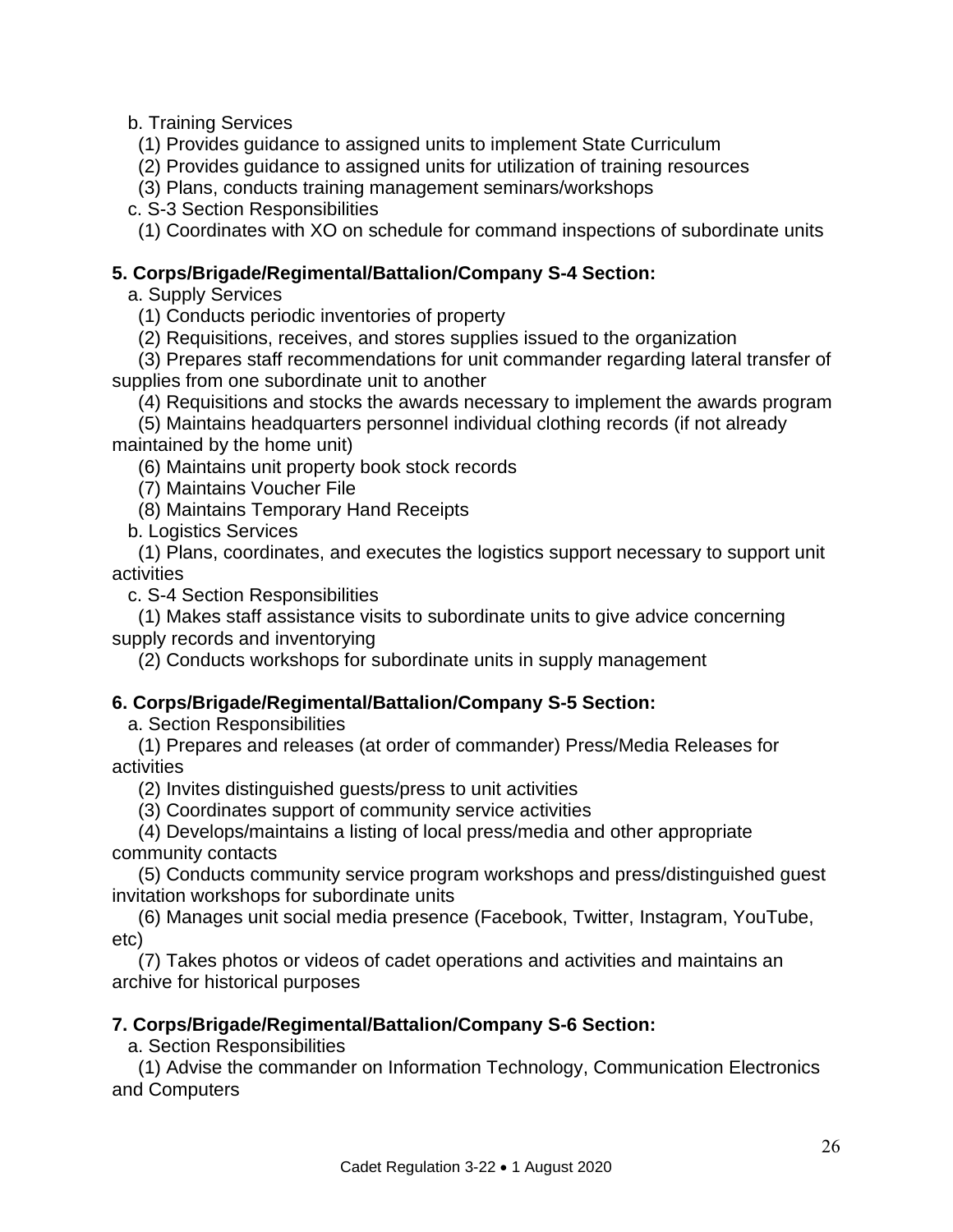(2) Develop and implement radio communication protocols, including radio issuance, turn-in, and maintenance

 (3) Set up, maintain, trouble shoot, repair, transport and ensure the safety of computers and peripherals

(4) Serve as the staff "expert" on computer hardware, software, and peripherals

(5) Maintain the unit web site as appropriate

(6) Ensure security of data maintained on computers

 (7) Maintain and manage other electronic equipment as appropriate/ required (copiers, FAX machines, camcorders, PDAs, etc.)

# **8. HHC Commander**

a. Responsibilities

 (1) Manage support personnel assigned to the commander to conduct training activities

(2) Strength accountability

(3) Unit morale

(4) Ensure Cadets assigned to specific support duties are fulfilling assigned duties

(5) Ensure Cadets assigned to the HHC have required billeting/meals

(6) Leads HHC in brigade formations

 (7) Functions as staff planning officer in S-3 section during preparation/ planning for brigade activities

# **9. Cadet Company Executive Officer**

a. Responsibilities

 (1) Second in command; assumes command responsibilities in the Company Commander's absence

(2) Assigns tasks appropriately to company staff sections

 (3) Supervises company awards program and promotes company honor unit point attainment

(4) Oversees accountability of Company Staff

(5) Ensures dates and timelines are met by the platoon leaders

(6) Responsible for the safety and risk assessment of all company events

(7) Performs all other duties as assigned by the company Commander

### **10. Cadet First Sergeant**

a. Responsibilities

- (1) Oversees Cadet welfare & safety
- (2) Initiates company formations
- (3) Maintains Cadet accountability at all times
- (4) Ensures company timelines are kept
- (5) Supervises NCO (Squad Leader, Platoon Sergeant) Support Channel and

promotes proper use of military courtesy at all times

- (6) Ensures Cadet compliance with appearance and grooming standards at all times
- (7) Encourages Cadets to seek out promotional opportunities
- (8) Trains company leaders on company level drill & ceremonies